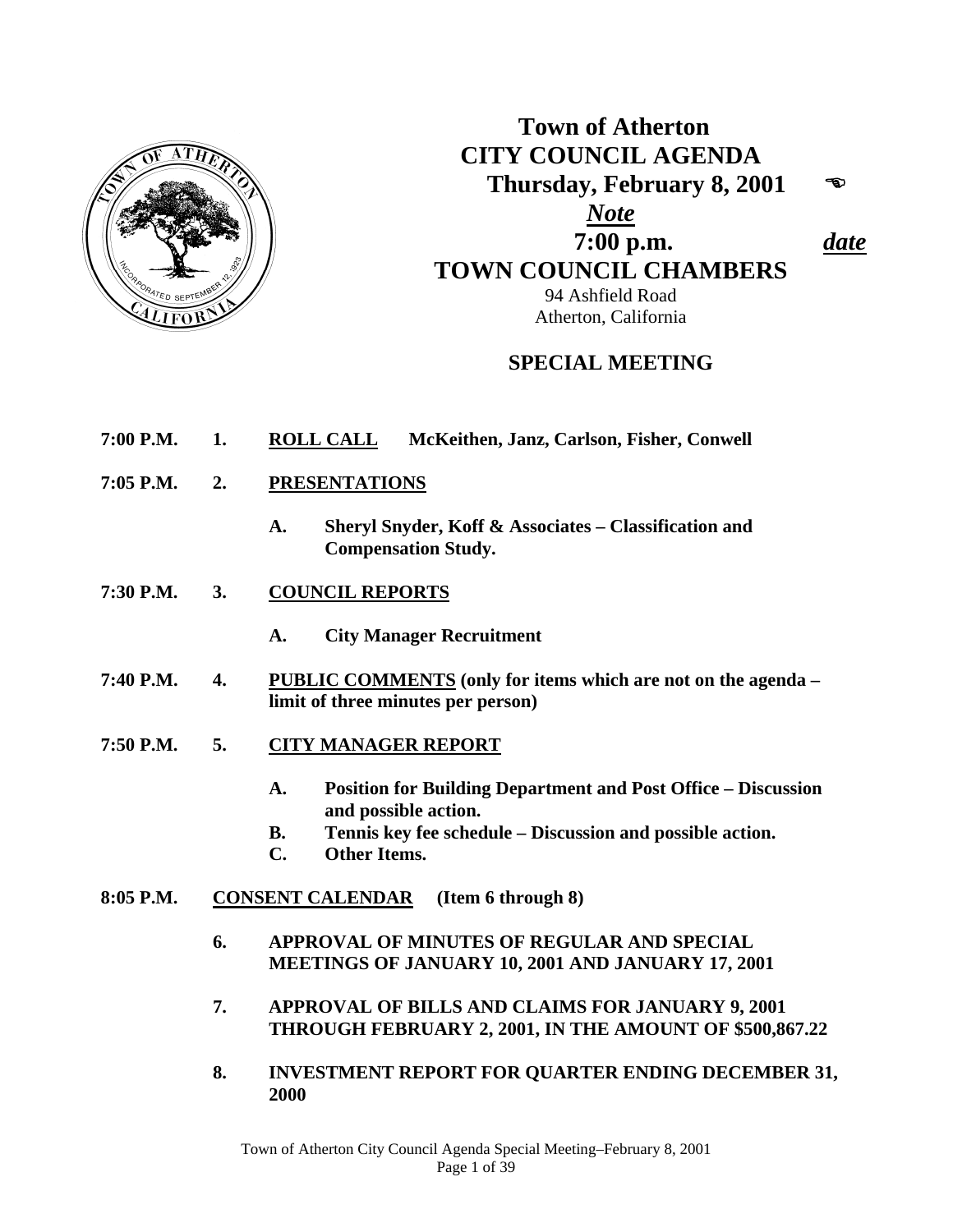#### **REGULAR AGENDA (Item 9)**

#### **8:10 P.M. 9. CONSIDERATION OF LEASE AGREEMENT WITH KNOX PLAYSCHOOL**

 **Recommendation: Approve the Lease Agreement with Knox Playschool for an initial term of five (5) years with options for ten (10) additional years.** 

#### **PUBLIC HEARING (Item 10)**

**8:25 P.M. 10. PUBLIC HEARING – ADOPTION OF ORDINANCE NO. 520, AN ORDINANCE OF THE CITY COUNCIL OF THE TOWN OF ATHERTON CALLING AN ELECTION TO SUBMIT TO THE VOTERS AN ORDINANCE AUTHORIZING THE LEVY OF A SPECIAL TAX FOR MUNICIPAL SERVICES AND FOR THE EXPENDITURE OF FUNDS DERIVED FROM SUCH TAX** 

> **Recommendation: 1) Open public hearing; hear testimony; close public hearing. 2) Adopt Ordinance No. 520.**

 **REGULAR AGENDA (Items 11 through 14)** 

**9:15 P.M. 11. ADOPTION OF RESOLUTION NO. 01-01, A RESOLUTION OF THE CITY COUNCIL OF THE TOWN OF ATHERTON CALLING FOR AN ELECTION TO APPROVE THE SPECIAL MUNICIPAL TAX** 

> **Recommendation: 1) Adopt Resolution No. 01-01. 2) Authorize the City Manager to execute an agreement with the County of San Mateo for election services.**

- **9:30 P.M. 12. MID-YEAR BUDGET REVIEW**
- **10:15 P.M. 13. DISCUSSION OF SELECTION PROCESS FOR MAYOR AND VICE MAYOR**
- **10:30 P.M. 14. DISCUSSION OF BROADCASTING OF CITY COUNCIL MEETINGS ON TV AND/OR RADIO**
- **10:45 P.M. 15. PUBLIC COMMENTS**
- **10:55 P.M. 16. ADJOURN**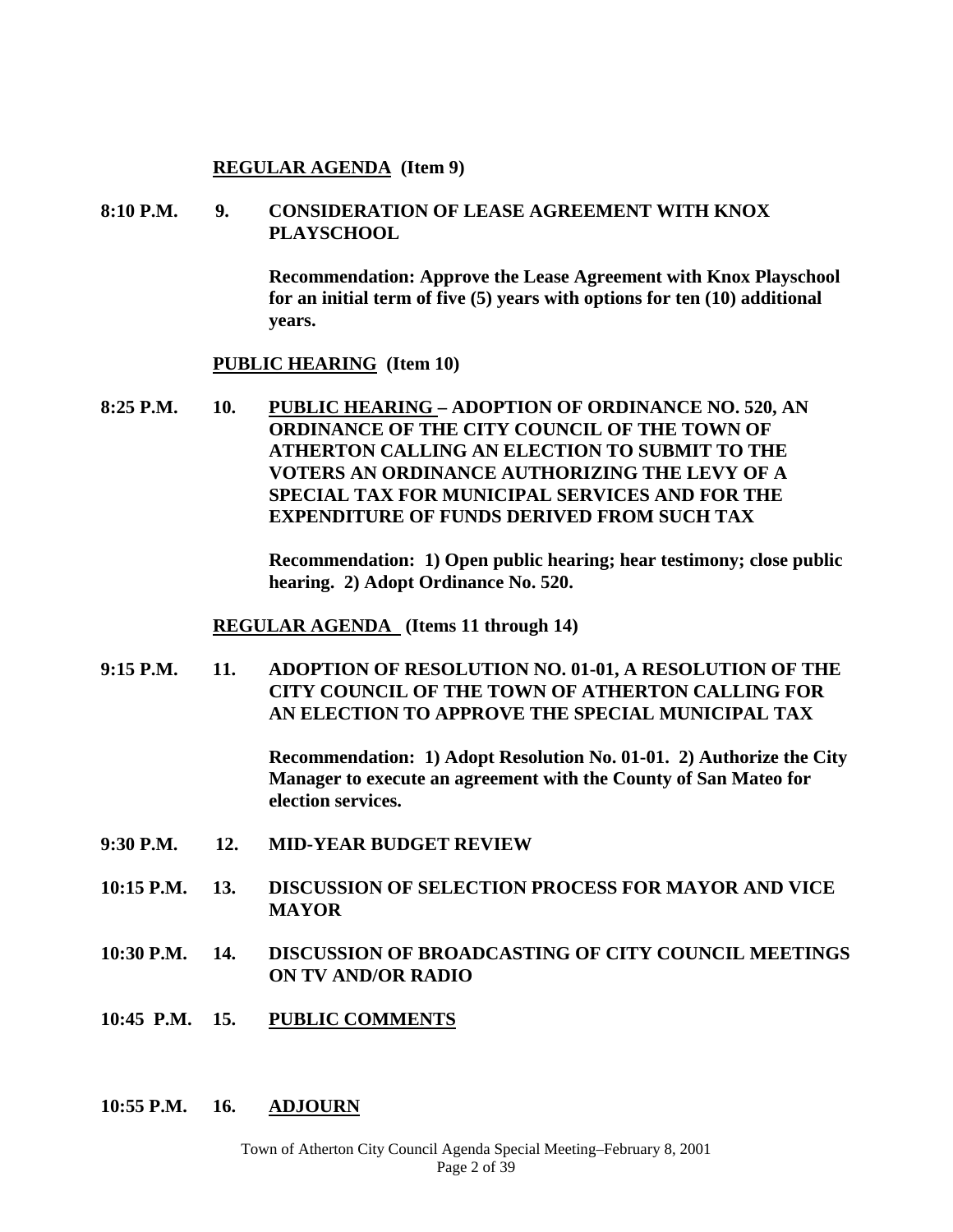*Please contact the City Clerk's Office at 650.752.0529 with any questions*  Dated & Posted 02.02.01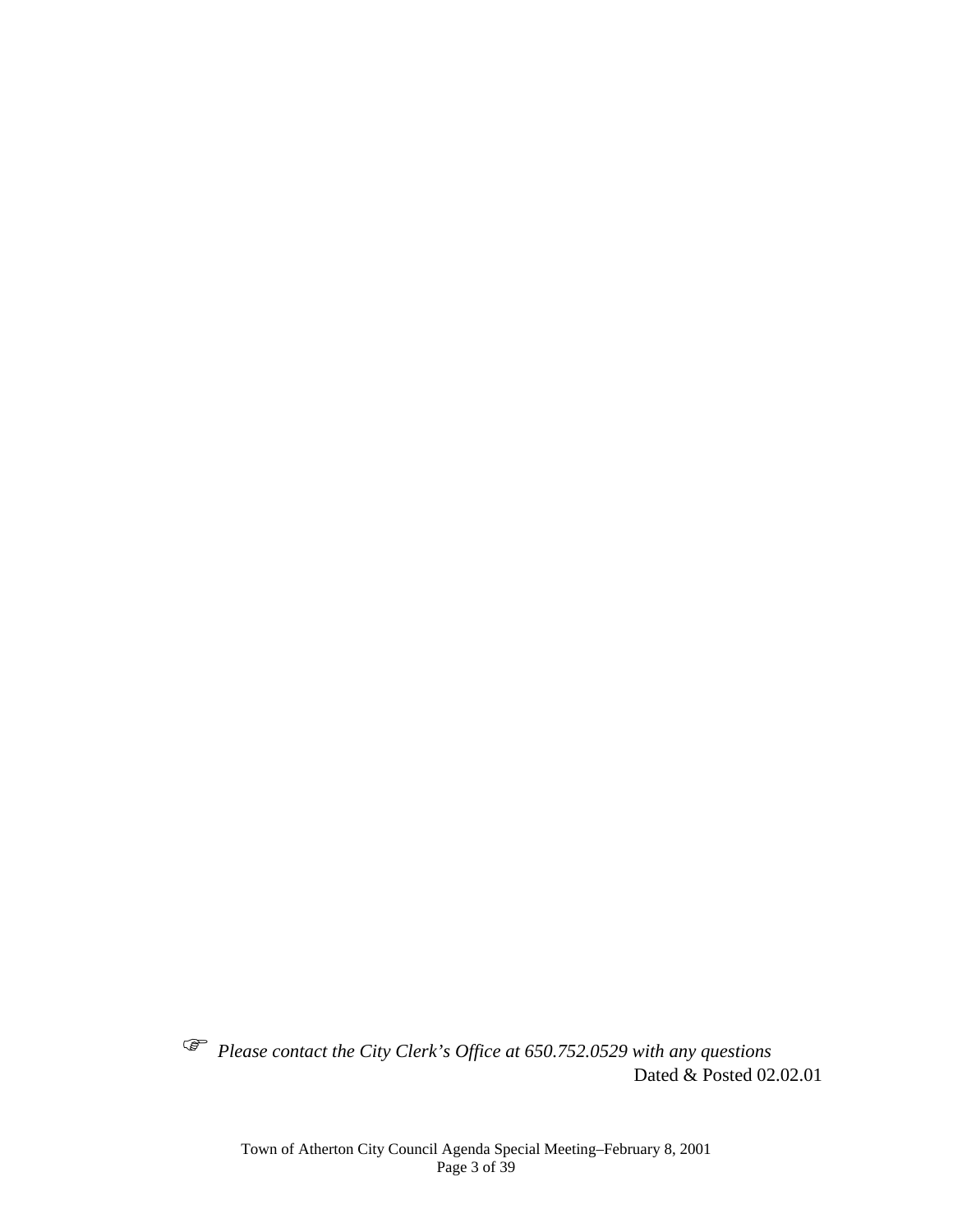

**Minutes CITY COUNCIL MEETING Wednesday, January 10, 2001 5:00 p.m. Town Administrative Offices 91 Ashfield Road Atherton, California**

# **SPECIAL MEETING**

**Mayor Fisher called the meeting to order at 5:00 p.m.** 

- **1. ROLL CALL** 
	- **PRESENT: Kathy McKeithen James R. Janz Alan B. Carlson Dianne M. Fisher William R. Conwell**

**Interim City Manager Ralph Freedman and City Attorney Marc Hynes were also present.** 

**2. PUBLIC COMMENTS** 

 **There were no public comments.** 

**3. CLOSED SESSION** 

 **The Council adjourned to closed session at 5:35 p.m.** 

**4. RECONVENE TO OPEN SESSION** 

**The Council reconvened to open session at 6:50 p.m. The following action was taken:** 

 **A. Conference with Labor Negotiator – Labor Negotiations pursuant to Government Code Section 94957.6. Agency Negotiator: Ralph Freedman, Interim City Manager. Employee Organization: Management** 

 **No action.** 

 **B. Conference with Labor Negotiator – Labor Negotiations pursuant to Government Code Section 54957.6. Agency Negotiator: Ralph Freedman, Interim City Manager. Employee Organization: Local Union No. 856**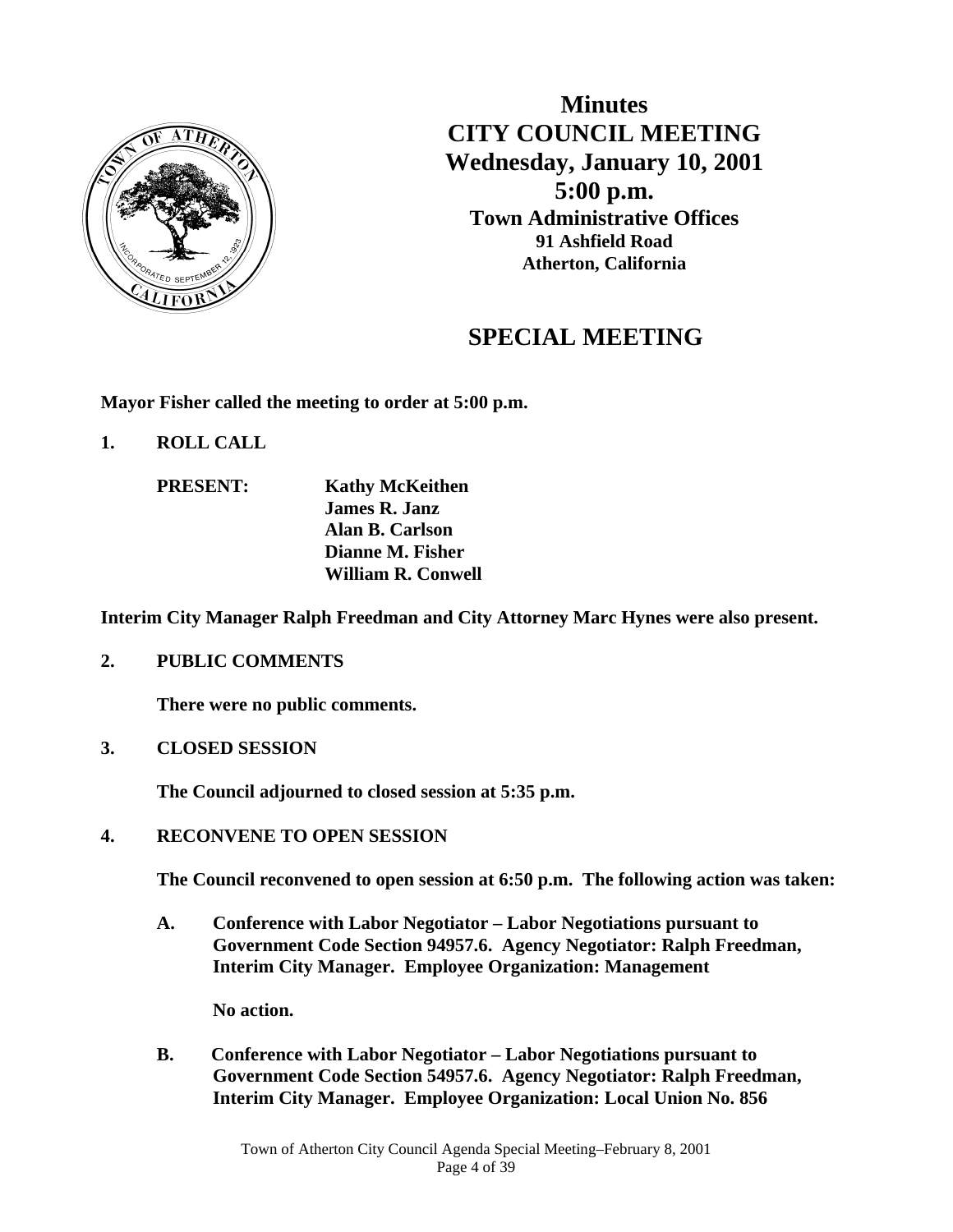**Non-management miscellaneous employees** 

 **The Council voted unanimously to enter into an agreement to pay non-Management miscellaneous employees, Local Union No. 856, at the 60th percentile as it pertains to salary based on the Koff and Associates survey of twelve benchmark cities, for the period January 7, 2001 through June 30, 2001.** 

**C. Public Employment pursuant to Government Code Section 54957 Title: City Manager** 

 **No action.** 

#### **5. ADJOURN**

**The meeting adjourned at 6:55 p.m.** 

**Respectfully submitted,** 

**\_\_\_\_\_\_\_\_\_\_\_\_\_\_\_\_\_\_\_\_\_\_ Sharon Barker, City Clerk**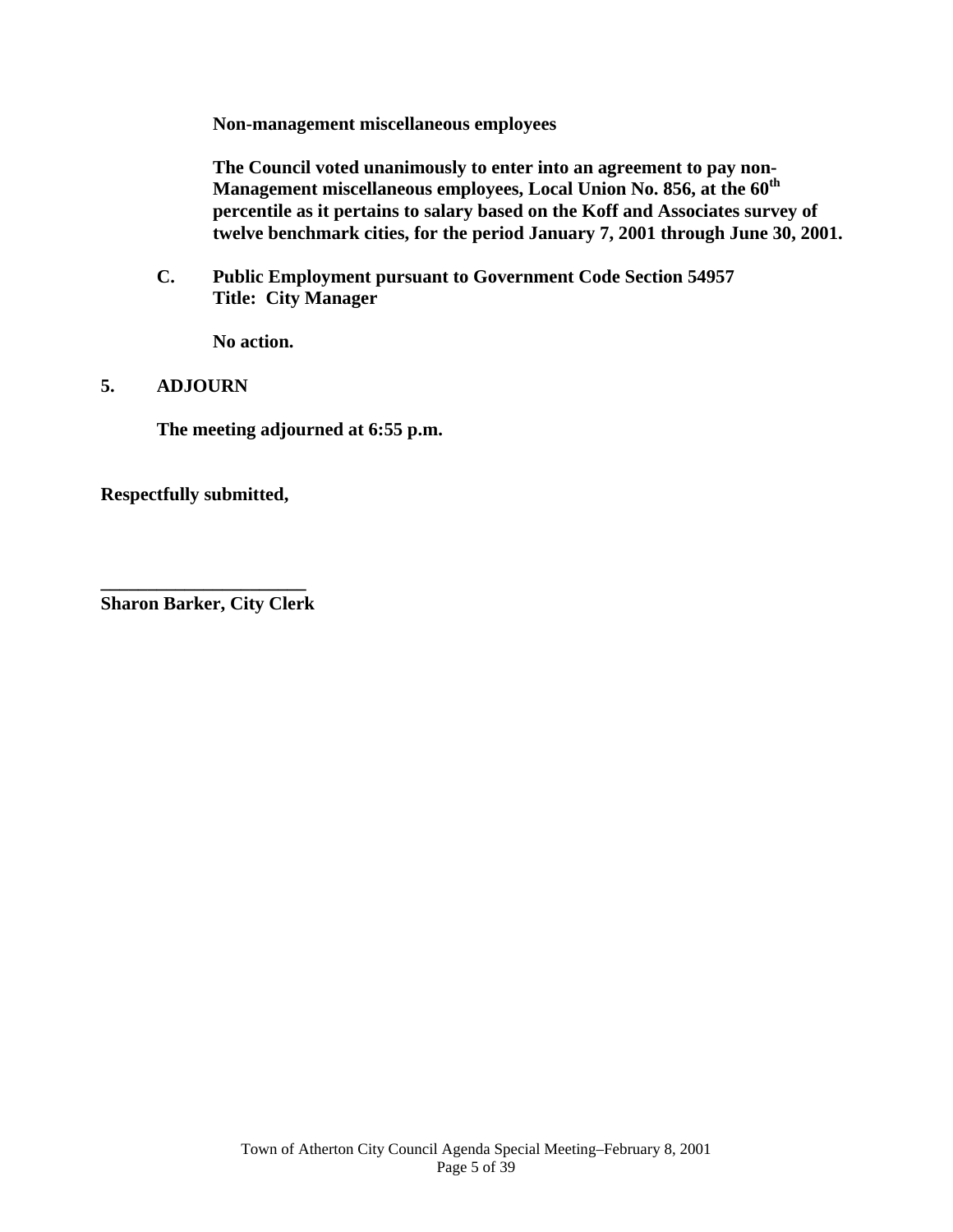

 **Minutes CITY COUNCIL MEETING January 10, 2001 7:00 p.m. TOWN COUNCIL CHAMBERS** 94 Ashfield Road Atherton, California

# **SPECIAL MEETING**

**Mayor Fisher called the meeting to order at 7:05 p.m.** 

- **1. ROLL CALL** 
	- **PRESENT: Kathy McKeithen James R. Janz Alan B. Carlson Dianne M. Fisher William R. Conwell**

### **2. COUNCIL REPORTS**

- **Council Member Conwell reported on the San Francisco Airport Roundtable meeting. A new noise monitor will be installed in the Atherton area by**  June 30<sup>th</sup>. He also reported that a SFO Runway Plan Noise Forum will be held on **January 11, 2001 at the Municipal Services Building in South San Francisco.**
- **Vice Mayor Carlson requested that Council Members receive agendas and minutes for all Town committees and commissions. He announced he will not be able to attend the regular Council meeting in February.**
- **Council Member McKeithen asked that the Interim City Manager report back on several items including the noise and lights issue brought up by a resident at 26 Southerland Drive, Heritage Tree permit enforcement, the post office contract, collection of sales tax from Menlo College Book Store, and information on maintenance of the Atherton Channel.**
- **Mayor Fisher announced that the Transportation Committee will not meet until April. She will not be available for the regular Council meeting in February.**

**City Manager Ralph Freedman announced that Sheryl Snyder of Koff and Associates is ill. Item Number 5 was removed from the agenda.**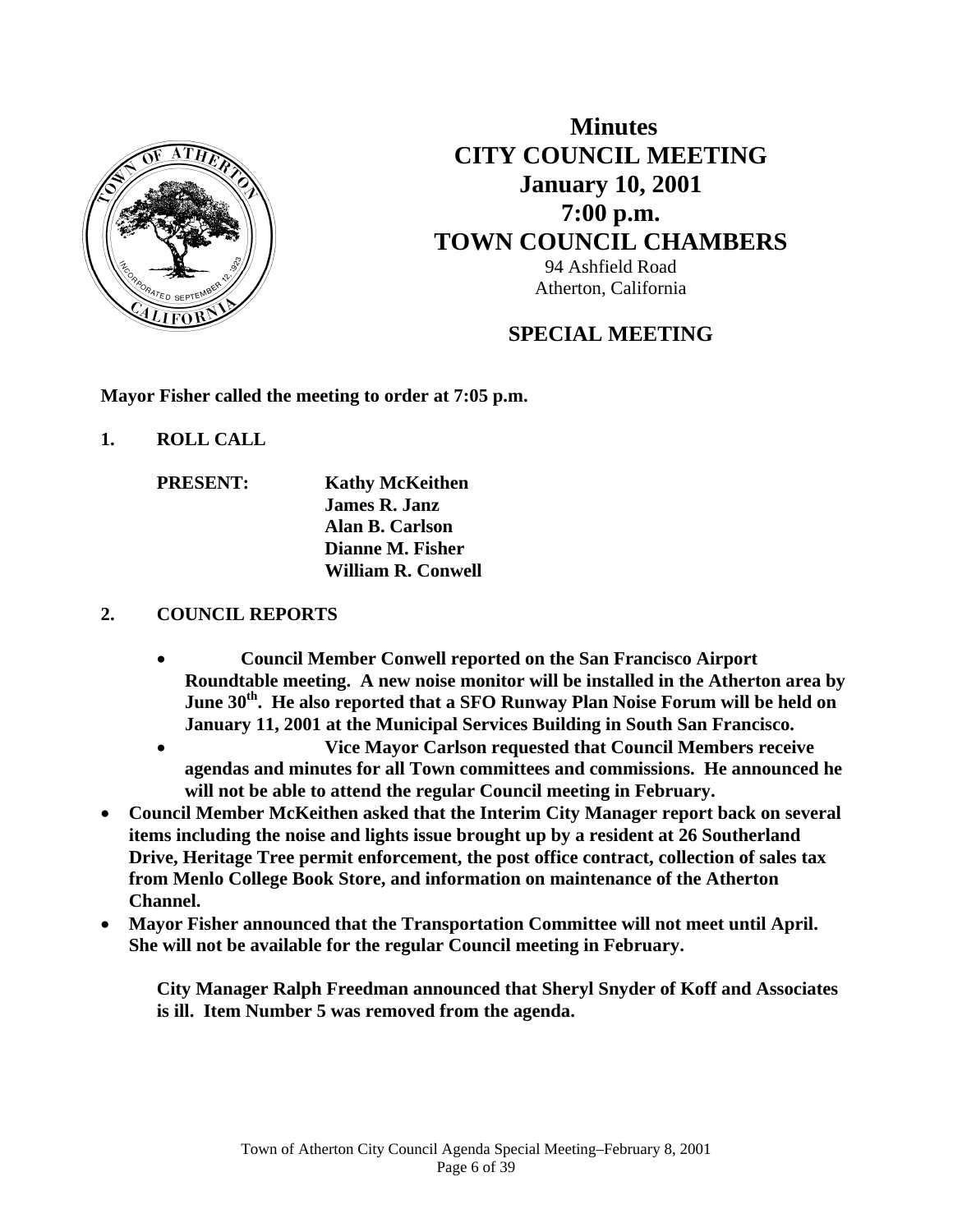#### **3. PUBLIC COMMENTS**

**The following members of the audience spoke: John Ruggeiro, 10 Stockbridge Avenue John Sisson, 26 Belleau Avenue** 

#### **REGULAR AGENDA**

#### **4. DISCUSSION AND POSSIBLE ACTION – CITY MANAGER RECRUITMENT PROCESS**

 **Vice Mayor Carlson commended Ralph Freedman on his accomplishments as Interim City Manager, and said he believes the City Council should plan to recruit for a new City Manager. He outlined his recommendations for the recruitment process including having the Screening Committee advertise the position and screen the applicants. He recommended that in addition to the City Council, a resident committee should interview top candidates.** 

 **After discussion, the City Council concurred that the search for a new City Manager should be conducted by the City Council, utilizing the procedure outlined by Vice Mayor Carlson.** 

 **Mayor Fisher stated that Mr. Freedman has done the best job of any City Manager in Atherton. She encouraged him to apply for the position. She stated that residents interested in serving on the interview committee should submit letters to the City Attorney.** 

 **Vice Mayor Carlson stated that the salary range for the City Manager's position should be discussed. He asked the Interim City Manager to supply advertisements and information used in the last recruitment to the Screening Committee, and to place the discussion on next week's agenda.** 

 **The following members of the audience spoke:** 

 **John Sisson, 26 Belleau Avenue Sandy Crittenden, 117 Heather Drive Robert Simonds, 26 Wilburn Avenue Charles Marsala, 33 Emilie Avenue** 

 **MOTION – to engage in a search to fill the position of City Manager, that the search be conducted under the supervision of the Screening Committee, that the Screening Committee place advertisements using materials from the last recruitment, that resumes be submitted to a post office box to be set up by the Screening Committee, that the Screening Committee distribute the applications to the City Council, that a recommendation be made by the Screening Committee to the City Council of those applicants who should be interviewed, that interviews be conducted by the City**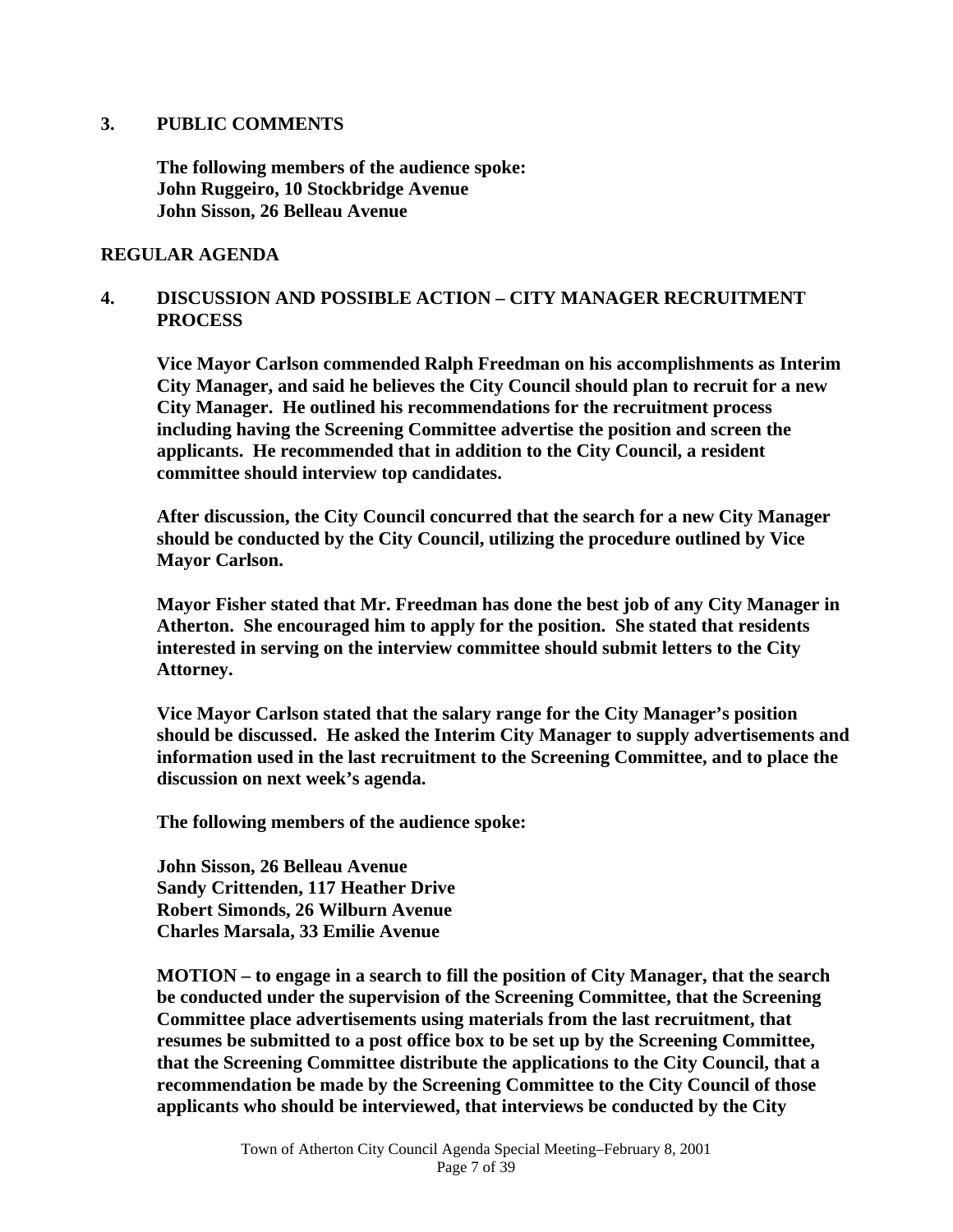**Council, as well as by a resident screening committee, that the Screening Committee recommend to the City Council a method to include staff input in the process, and that a professional background check be performed on the final candidates. Further, that a discussion of salary range and benefits for the position of City Manager be placed on next week's agenda, and that a report be brought back to the Council on the condition of the house, and that a professional opinion of the rental value of the house be obtained.** 

**M/S** Carlson/McKeithen **Ayes: 5 Noes: 0 Abstain: 0 Absent: 0** 

#### **5. DISCUSSION WITH SHERYL SNYDER OF KOFF & ASSOCIATES – CLASSIFICATION AND COMPENSATION STUDY**

 **This item was removed from the agenda.** 

#### **6. DISCUSSION AND POSSIBLE ACTION – STREET AND STORM DRAINAGE PROJECTS**

 **Interim City Manager Ralph Freedman presented a calendar of dates necessary for placing a measure on the June ballot for funding street and storm drainage improvements. He also provided the Council with a financial analysis on general obligation and Mello Roos bonds prepared by Piper Jaffray, Inc.** 

 **Public Works Director Cliff Temps presented an integrated plan of street improvements and drainage, which was requested by the Council. He went over cost comparisons for road maintenance and complete road rehabilitation.** 

 **Vice Mayor Carlson expressed his concerns regarding the relationship between the Channel District and the Town, and how that affects raising funds for improvements.** 

 **Discussion ensued regarding the need for the Town to contact outside agencies that may be involved in some of the drainage issues. The Council suggested that State and Congressional representatives be contacted for information on any funding which may be available for improvements.** 

 **It was the consensus of the City Council not to put this issue to the voters in June. It was decided that the Council needs to set some priorities, and to obtain a legal opinion to clearly delineate the relationship of the Atherton Channel District and the Town.** 

 **The Council directed the City Attorney to do some preliminary research.** 

 **The following members of the audience spoke: John Sisson, 26 Belleau Avenue John Ruggeiro, 10 Stockbridge Avenue Jim Dobbie, 124 James Avenue Smith McKeithen, 11 Maple Leaf Way**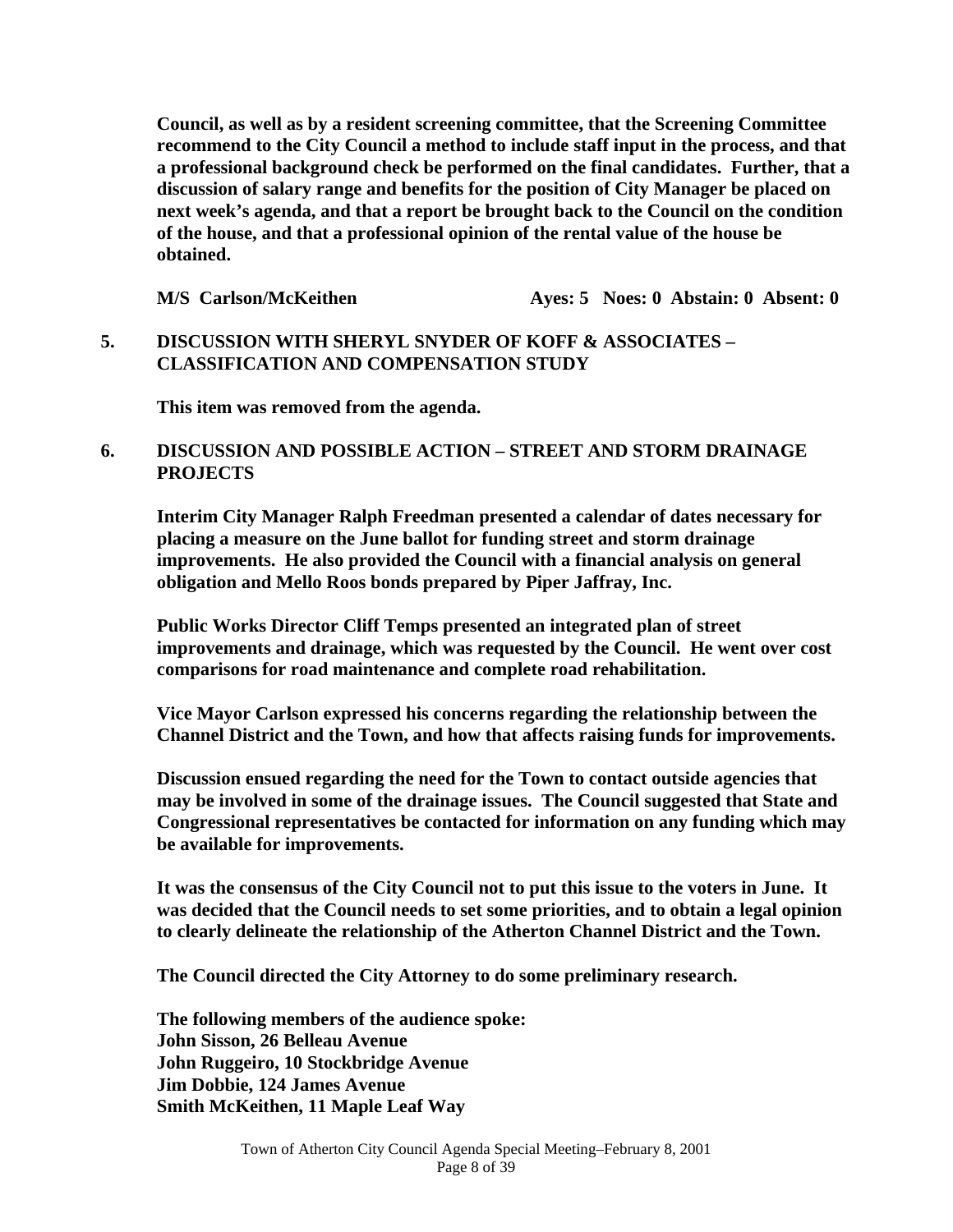**Sandy Crittenden, 117 Heather Drive Scott Feamster, 230 Park Lane** 

#### **7. DISCUSSION – PARCEL TAX**

 **Interim City Manager Ralph Freedman presented an outline of proposed budget items which would be funded by a parcel tax including funding for police overhires, compensation adjustments, miscellaneous capital improvements, and road maintenance. He discussed the timeline for placing the tax on the June ballot. Discussion ensued regarding the length of years a parcel tax should be imposed. The Council agreed that residents should be apprised that the parcel tax will not cover any major capital improvement projects. A bond measure may be put before the voters for streets and storm drainage improvements at a later time. The City Council asked the Interim City Manager to return to the Council with a four-year program for the expenditure of parcel tax funds in a broad outline.** 

 **John Sisson and Bob Jenkins from the audience spoke on this issue.** 

 **It was the consensus of the Council to place the parcel tax on the June ballot. A public hearing was set for February 8, 2001 to present the parcel tax ordinance. A mid-year budget review will also be presented at the February 8th special meeting. The Council canceled the February 21, 2001 regular meeting.** 

#### **8. PUBLIC COMMENTS**

 **There were no public comments at this time.** 

#### **9. ADJOURN**

 **The meeting adjourned at 11:00 p.m.** 

**Respectfully submitted,** 

**Sharon Barker, City Clerk** 

**\_\_\_\_\_\_\_\_\_\_\_\_\_\_\_\_\_\_\_\_\_\_\_\_\_\_\_\_**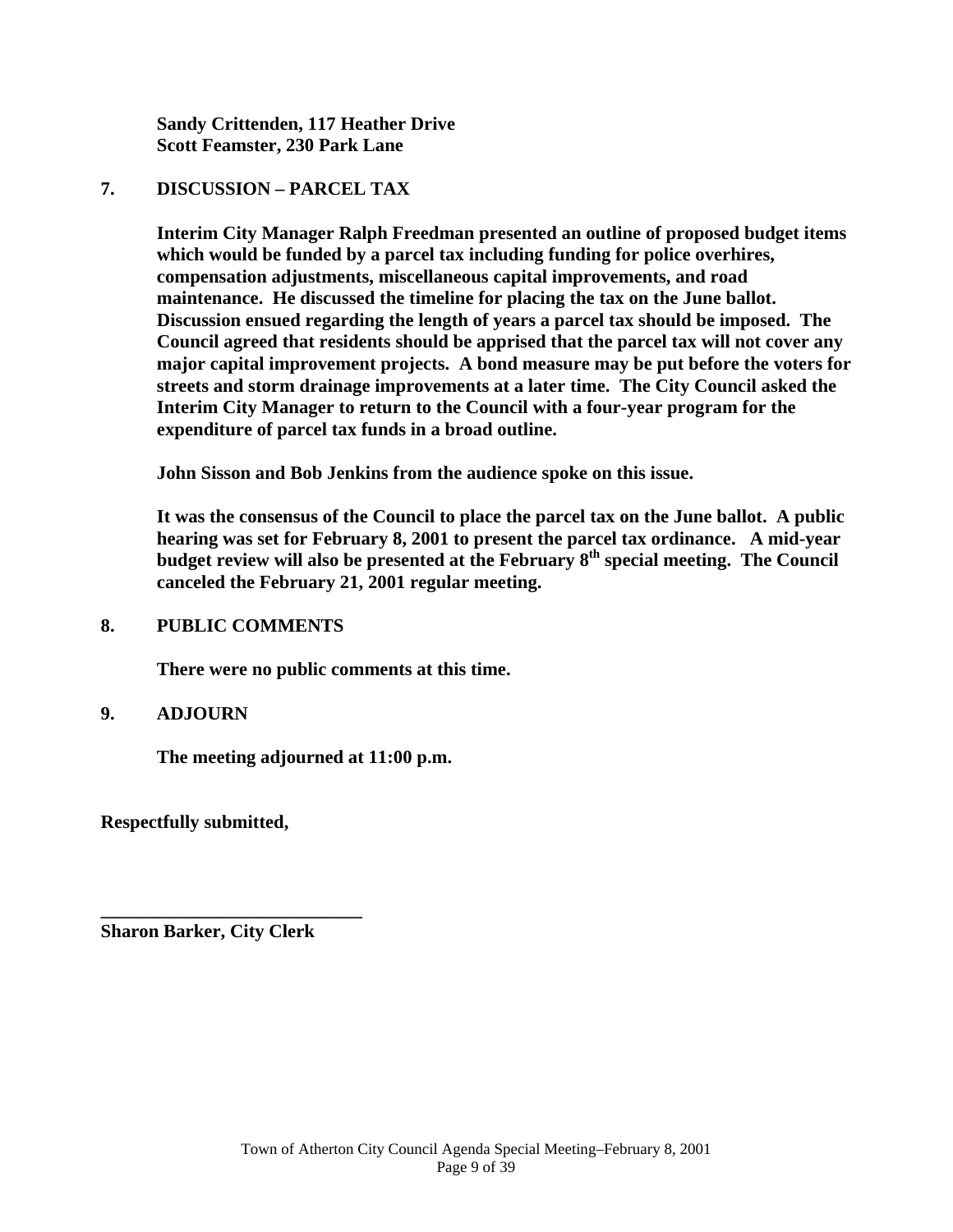

**Minutes CITY COUNCIL MEETING Wednesday, January 17, 2001 6:30 p.m. Meeting Room Town Administrative Offices** 91 Ashfield Road Atherton, California

# **SPECIAL MEETING**

**Mayor Fisher called the meeting to order at 6:30 p.m.** 

- **1. ROLL CALL** 
	- **PRESENT: Kathy McKeithen James R. Janz Alan B. Carlson Dianne M. Fisher William R. Conwell**

**Interim City Manager Ralph Freedman and City Attorney Marc Hynes were also present.** 

**2. PUBLIC COMMENTS** 

 **There were no public comments.** 

**3. CLOSED SESSION** 

**The Council adjourned to closed session at 6:35 p.m. to discuss the following:** 

- **A. Conference with Legal Counsel Existing Litigation pursuant to Government Code Section 54956.9 Patricia O'Neal vs. Town of Atherton**
- **B. Conference with Legal Counsel Existing Litigation pursuant to Government Code Section 94956.9 Jennifer Luthy vs. Town of Atherton**
- **C. Public Employment pursuant to Government Code Section 54957 Title: City Manager**
- **4. RECONVENE TO OPEN SESSION**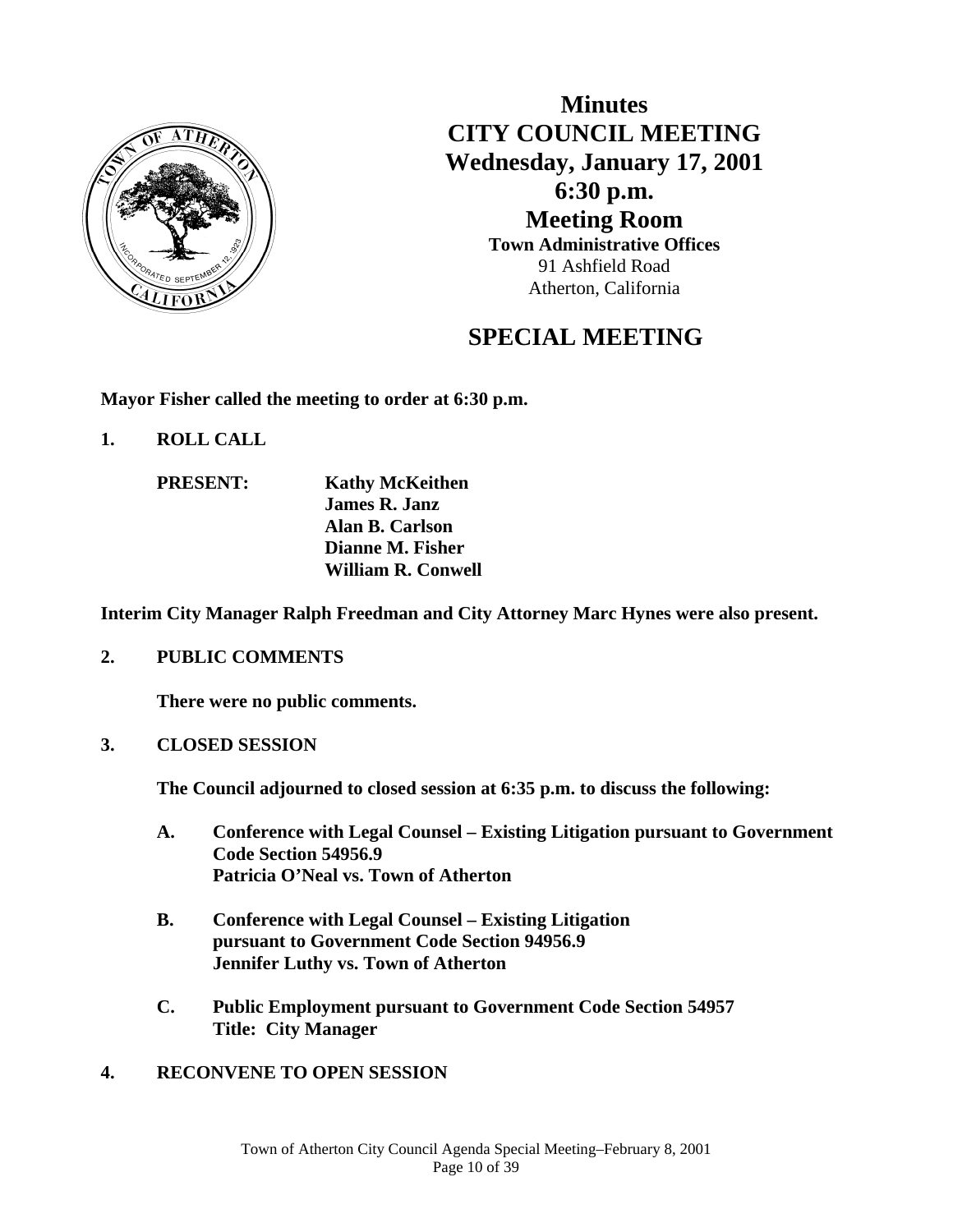**The Council reconvened to open session at 6:55 p.m. There was no action taken.** 

#### **5. ADJOURN**

**The meeting adjourned at 6:55 p.m. to a continued closed session following the regular meeting at 7:00 p.m.** 

**Respectfully submitted,** 

**Sharon Barker, City Clerk** 

**\_\_\_\_\_\_\_\_\_\_\_\_\_\_\_\_\_\_\_\_\_\_\_\_\_\_\_\_\_\_**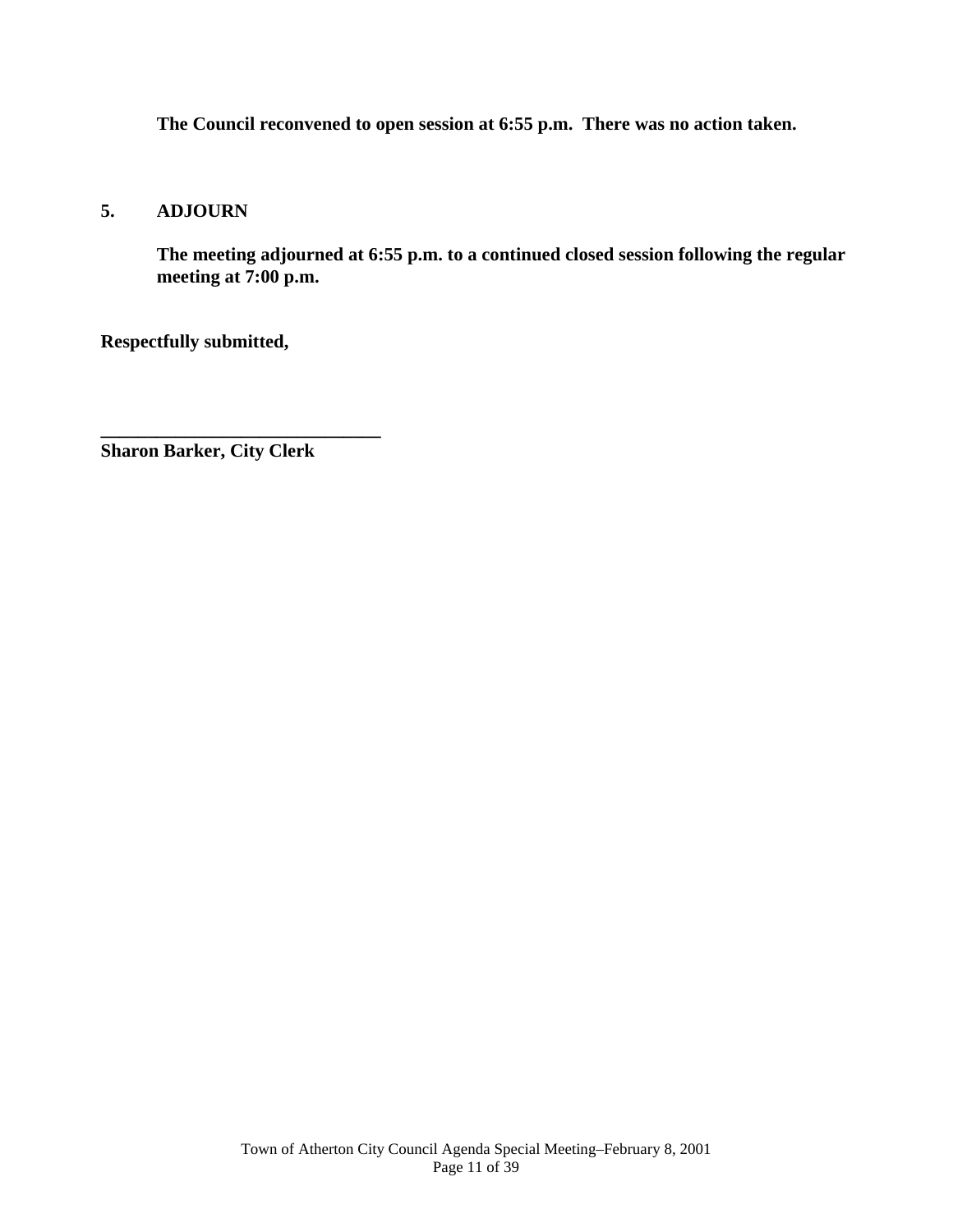

 **Minutes CITY COUNCIL/ATHERTON CHANNEL DRAINAGE DISTRICT January 17, 2001 7:00 p.m. TOWN COUNCIL CHAMBERS** 94 Ashfield Road Atherton, California

# **REGULAR MEETING**

**Mayor Fisher called the meeting to order at 7:05 p.m.** 

**1. ROLL CALL** 

 **PRESENT: Kathy McKeithen James R. Janz Alan B. Carlson Dianne M. Fisher William R. Conwell** 

**Interim City Manager Ralph Freedman and City Attorney Marc Hynes were also present.** 

- **2. PRESENTATIONS None**
- **3. COUNCIL REPORTS**
	- **Council Member Conwell reported on the Criminal Justice Commission meeting.**
	- **Council Member Carlson asked for a written opinion from the City Attorney on closed session notification on agendas.**
	- **Council Member McKeithen reported that the Screening Committee has set up a mailbox for the City Manager recruitment process.**
	- **Mayor Fisher asked that a letter be sent to those employees who received awards last month thanking them for their years of dedicated service. She asked the City Manager for an explanation of certain checks listed on this month's bills and claims. Interim City Manager Ralph Freedman gave the explanations.**

# **4. PUBLIC COMMENTS**

**The following members of the audience spoke:**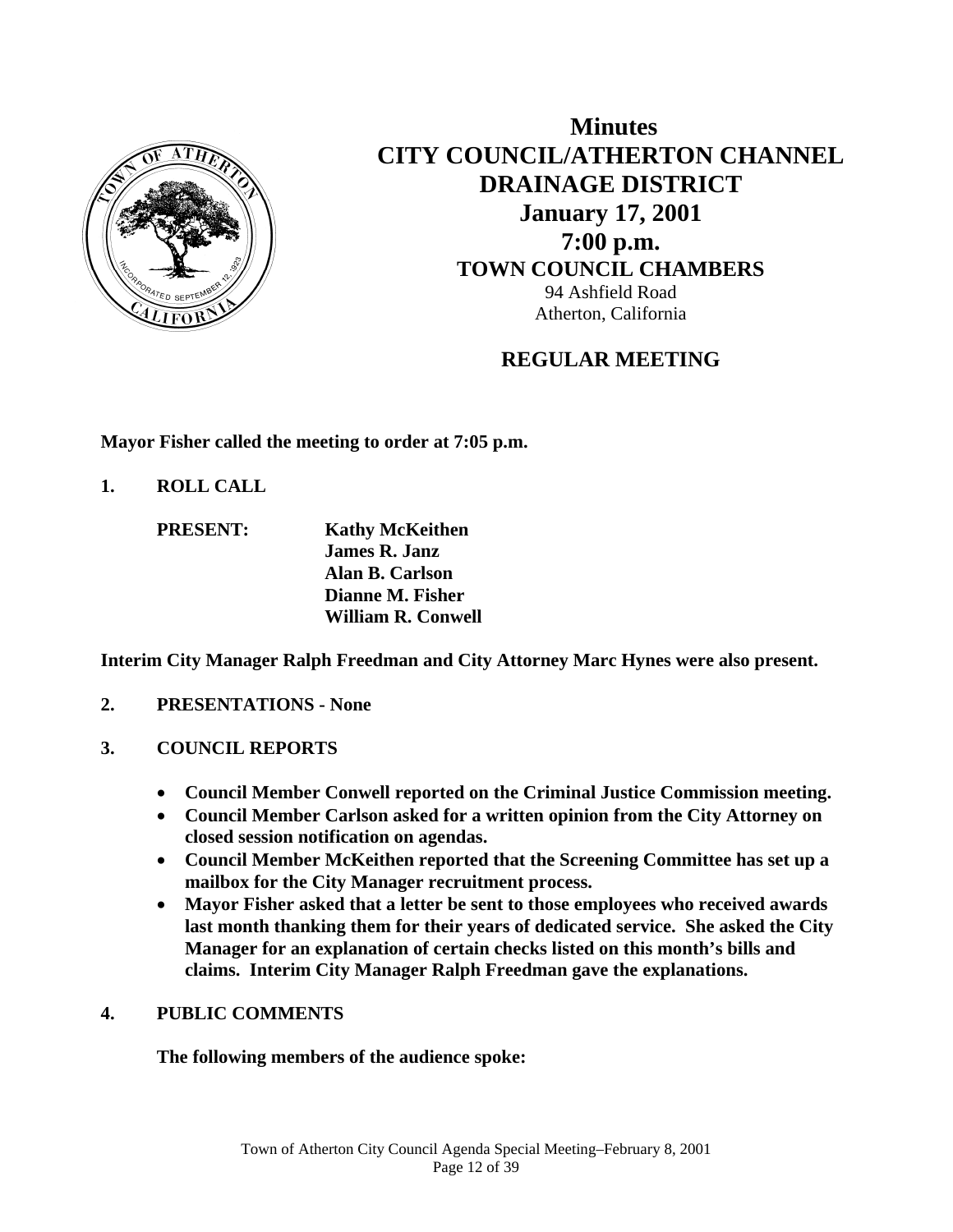**Sandy Kaye, 88 Shearer Drive, asked about the holidays referred to in the construction ordinance. The Council requested that a list of holidays be distributed to all contractors taking out building permits. The Council also requested that an article be placed in the next Athertonian regarding the requirements of the construction ordinance.** 

### **5. CITY MANAGER REPORT**

 **The City Manager reported on the following:** 

- **A City Attorney Report has been added to the agenda.**
- **\$101,610 in Sales and Use Tax were received during the first six months of this fiscal year. Some tax is generated by point of sale transactions within the Town. Approximately \$4,300 has been received from taxable items sold at the Menlo College store and cafeteria.**
- **A proposal has been received from Susan Knox for expansion of the Playschool at Holbrook-Palmer Park. A new modular containing two new classrooms adjacent to the existing building are being proposed. The Park and Recreation Commission has approved the expansion. The Planning Commission will address this issue at their next meeting.**
- **The Audit Committee will meet January 31, at 5:00 p.m. The Committee will meet with the Town auditors in March.**
- **A meeting was held with Candace Hathaway from Menlo School regarding the School's Master Plan. A citizens committee of residents who live adjacent to the Menlo School has been formed so they will have a voice in the preparation of the Master Plan.**
- **A resident from Menlo Park has requested all public records involved with the December 20, 2000 City Council decision on the alignment of the Sacred Heart School driveway.**
- **Study sessions for the budget are scheduled for May 9, 2001 and May 16, 2001. Public hearings for the proposed budget are scheduled for June 16, 2001 and June 20, 2001, with final adoption on June 27, 2001.**
- **Bids have been let for a Fixed Asset inventory.**
- **Issues raised at the last Council meeting regarding the last City Manager recruitment were addressed.**

**Council Member McKeithen asked the City Manager to return with information on the status of the postal contract, sales tax generated by auctions at Menlo School, enforcement of the Heritage Tree ordinance, the selection of Mayor and Vice Mayor, and television and/or radio broadcasting of Council meetings.** 

#### **5. CITY ATTORNEY REPORT**

**City Attorney Marc Hynes reported on the Atherton Channel Drainage District, stating that it was formed in November, 1957, under Health and Safety legislation**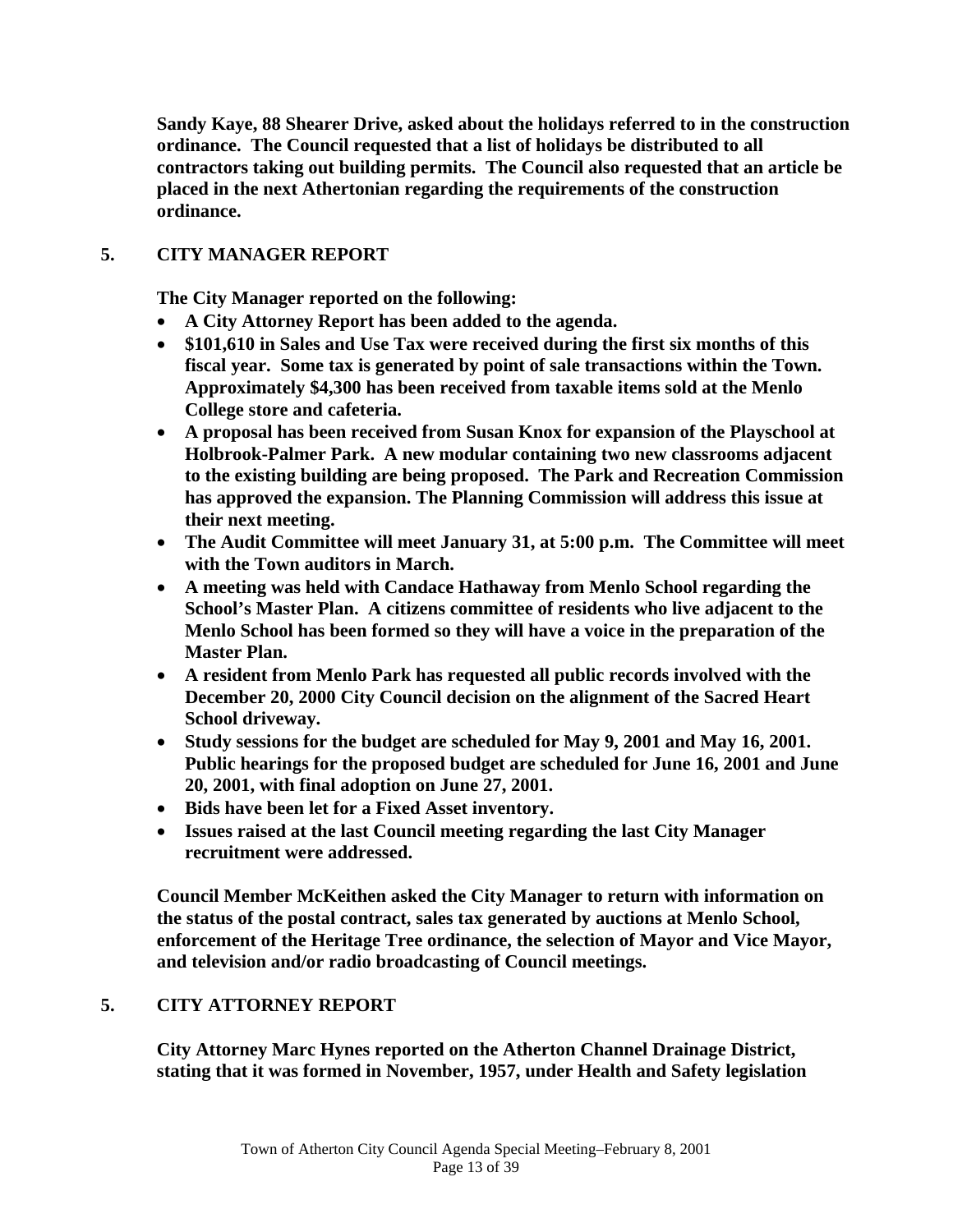**adopted in 1956. The District is under the governing body of the Town. He will continue to check into obtaining more documents and report back to the Council.** 

**7. DEPARTMENT HEADS' REPORTS** 

**Building Official Mike Hood reported on a complaint made by a resident on Southerland Drive regarding noise and lighting issues generated by neighbors playing sports on a patio.** 

#### **8. COMMUNITY ORGANIZATION ROUNDTABLE REPORT- no report**

#### **CONSENT CALENDAR**

**MOTION – to approve the consent agenda as submitted.** 

**M/S Carlson/Janz Ayes: 5 Noes: 0 Abstain: 0 Absent: 0** 

**9. APPROVAL OF MINUTES** 

**Approved minutes of Special Meetings of 12/13/00 and 12/20/00, and Regular Meeting of 12/20/00.** 

**10. APPROVAL OF BILLS AND CLAIMS** 

**Approved bills and claims for December 9, 2000 through January 8, 2001, in the amount of \$500,867.22.** 

#### **PUBLIC HEARING**

#### **11. PUBLIC HEARING – APPEAL OF PLANNING COMMISSION DECISION TO APPROVE LOT LINE REDESIGNATION – ONE BELBROOK WAY**

**Senior Planner Lisa Costa-Sanders presented overhead plans of the property and explained the decision of the Planning Commission approving the request for a lot line resdesignation from Walsh Road to Belbrook Way. Staff feels there would be sufficient setbacks between the neighboring properties given the lot line redesignation. Staff recommended that the Council uphold the Planning Commission decision. Building Official Mike Hood stated that the narrowest portion of the lot is on Belbrook Way. He stated that the original building permit filed in 1958 had a note on the plot plan stating that Walsh Road was the front of the property, although there was no official Town action approving such designation. Staff felt that this issue should be resolved at this time.**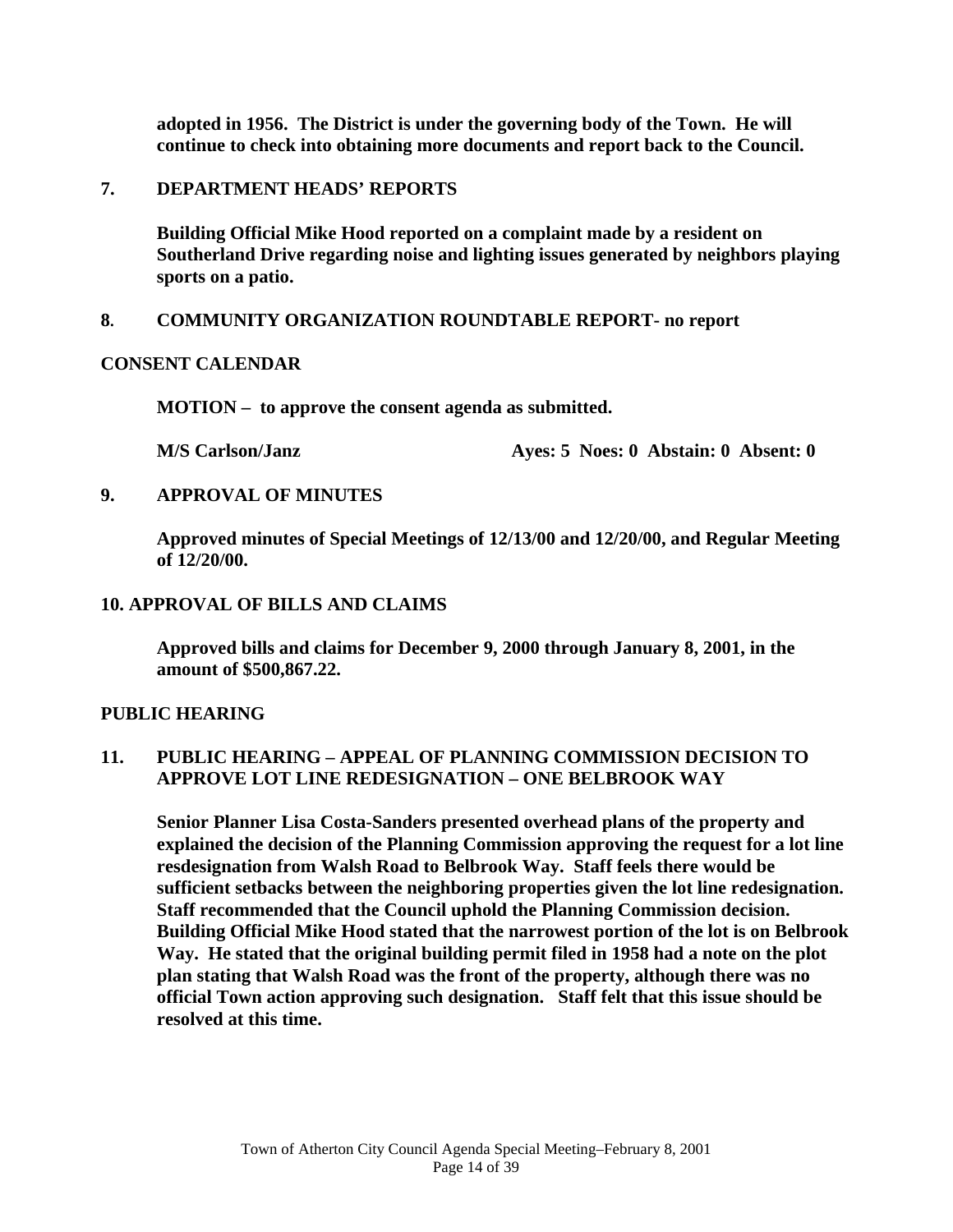**Discussion ensued regarding the need to redesignate the front of the property and the problems involved in building structures over the Atherton Drainage Channel. Council Member McKeithen stated that she feels the same setbacks should be required on the Walsh Road side of the property as are required on the front of the property. She also expressed concerns regarding the two Heritage trees, which would be removed during construction, and landscape screening, which the neighbors have requested.** 

**Mayor Fisher asked the City Attorney for Council's responsibilities in hearing an appeal. He stated that the Council should come to a public hearing with an open mind, hear all the evidence presented in connection with the appeal, and at the conclusion of the hearing to either uphold, reverse, or modify the decision of the Planning Commission.** 

**Mayor Fisher was concerned that some Council Members had approached the property owner prior to the public hearing. She said that Council Members must remain impartial in these matters when they are hearing an appeal.** 

**Mayor Fisher opened the public hearing at 9:13 p.m. The following testimony was heard:** 

**Hossein Alaee, One Belbrook Way, homeowner John Stewart, 1351 Laurel Street, San Carlos, architect for the homeowners Andrew Tiu, landscape architect for the homeowners Alicia Guerra, attorney for the homeowner** 

**Mayor Fisher closed the public hearing at 9:50 p.m.** 

**Vice Mayor Carlson stated that the Council should make several conditions on the lot line redesignation certificate including restricting the construction of a bridge to a footbridge, and designating the tree to be saved as a Heritage Tree.** 

**Council Member Janz stated that the Council should give the Planning Commission decisions great weight. He stated that he shares concerns with the homeowners regarding the appellants' reasons for appealing, but agreed with the restriction to construct a footbridge only across the channel.** 

**Council Member Conwell stated his concerns with building structures over the Atherton Channel.** 

 **Mayor Fisher asked that container sizes be specified in the landscape screening plan.** 

 **MOTION – Deny the appeal and uphold the decision of the Planning Commission with the following conditions to the draft lot line redesignation certificate: Item 1. - No change. Item 2. - No change (except remove "Condition two (2) and" and replace with "Condition four (4)…"). Item 3. - Modified as follows - landscaping shall be in**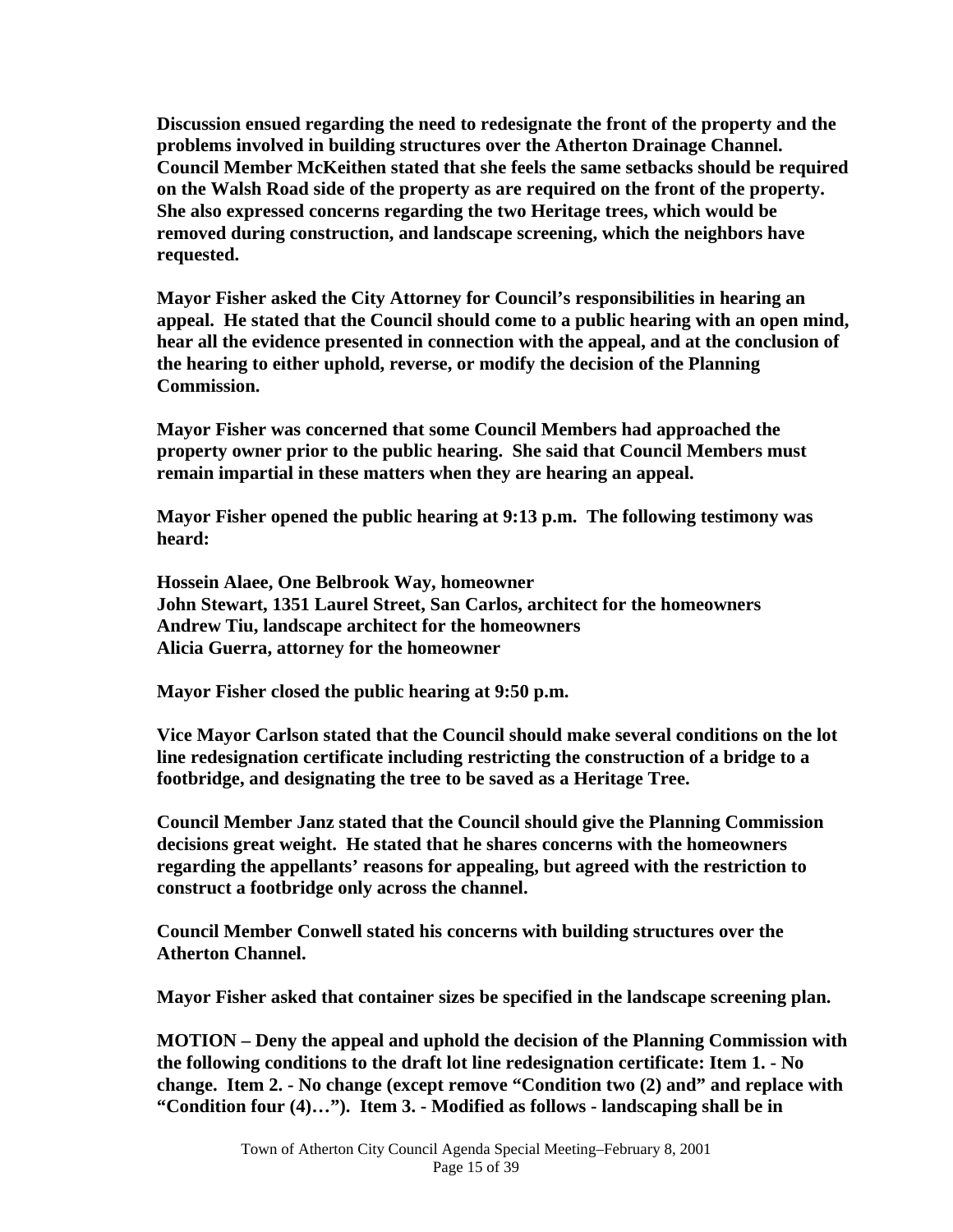**compliance with the plans reviewed by the Planning Commission at its December 6, 2000 meeting, and prior to the issuance of a building permit, that a Landscape Screening Plan be approved by the Town with the addition of the three oak trees to the**  December 6<sup>th</sup> plans reviewed by the Commission with container sizes noted and any **significant changes to the plans shall be reviewed and approved by the Town. Item 4. - As written, modified to reflect that a pedestrian bridge may be built across the channel subject to approval of plans by the Town, and that there be a sixty foot setback from edge of the Walsh Rd. right of way and that within that sixty foot setback no construction shall occur within or over the channel with the exception of no more than one pedestrian bridge. Item 5. - As written, with the addition that an arborist be on site to observe and control the work around Tree No. 1, and that Tree No. 1 be designated as a Heritage Tree within the meaning of the Heritage Tree ordinance and shall enjoy all protections of the Heritage Tree ordinance. Item 6 – As written, and that these conditions and the lot line redesignation be recorded as a deed restriction.** 

 **M/S Carlson/Janz** 

 **AMENDMENT TO MOTION – to require only the recording of Items 2 and 4 as deed restrictions.** 

 **M/S Carlson/Janz Ayes: 5 Noes: 0 Abstain: 0 Absent: 0** 

**REGULAR AGENDA (Items 12 - 16)** 

#### **12. APPROVAL OF REPLACEMENT AND EXPANSION OF PLAYGROUND EQUIPMENT AT HOLBROOK-PALMER PARK**

**Interim City Manager Ralph Freedman introduced this item stating that the Park and Recreation Commission approved the playground proposal at their January 3, 2001 meeting. He stated that the current playground does not meet safety requirements. The Town would solicit bids for the playground equipment and expansion, and all costs will be raised by the Children's Play Area Committee. The Town would be responsible for maintenance of the equipment and play area.** 

 **Michelle Dollinger and Dorothea Collins, representing the Children's Play Area Committee, gave a presentation of their proposal for new playground equipment and an extension of the existing play area. They are proposing to raise funds from Atherton residents to pay for the entire project.** 

 **Susan McKay of MIG, Inc., presented a plan of the proposed play area. Discussion ensued regarding the use of wood for the equipment, different types of safety surfacing, and product liability.** 

 **Council Member McKeithen asked how this project would fit in with the overall Park Master Plan, and if input had been solicited from the Atherton Dames and Park Foundation. Interim City Manager said that it was the Park and Recreation**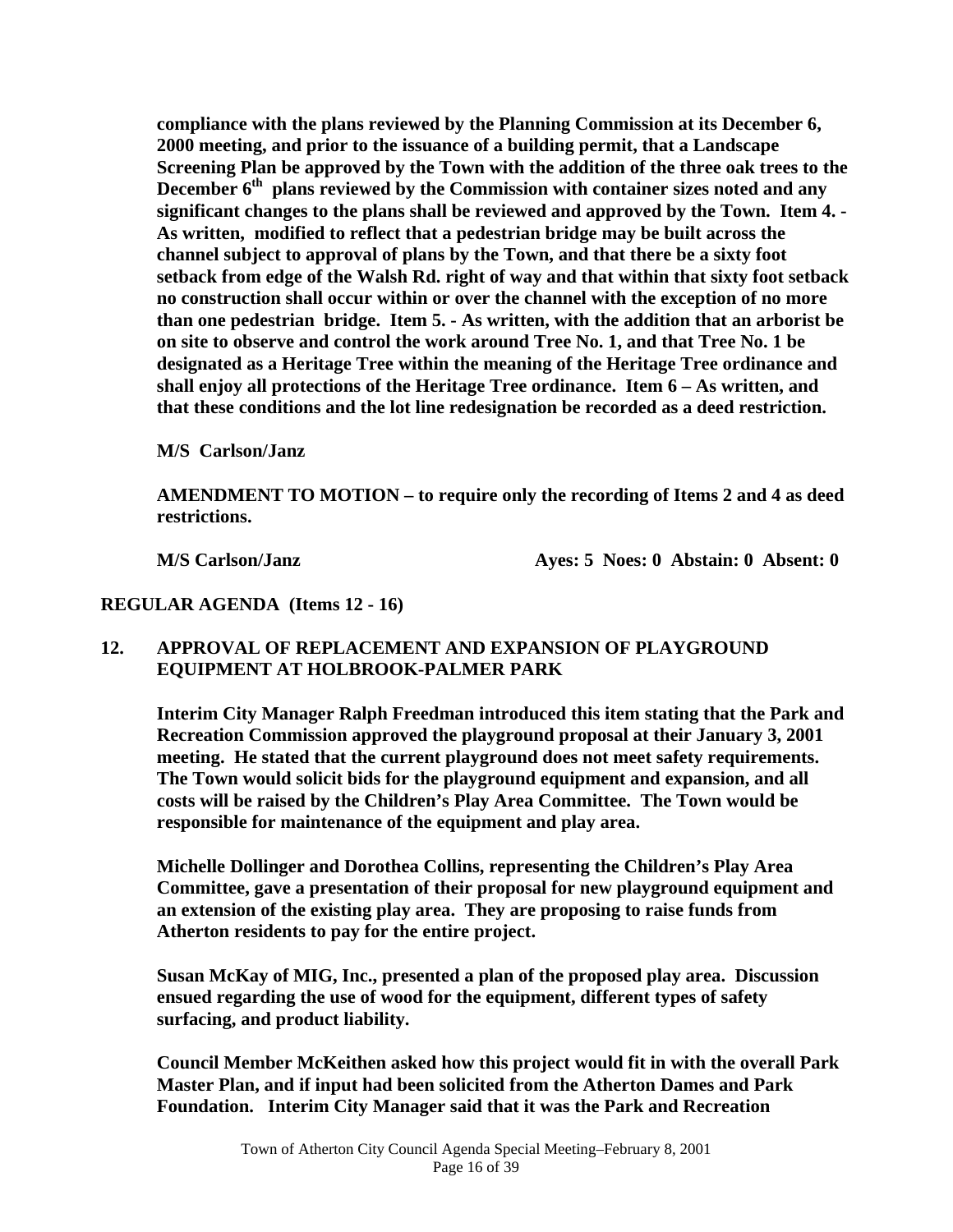**Commission's contention that the play area's size is small enough that it will not infringe on other uses of the Park. He said that Estelle Hoffman of the Dames had been contacted early in the project discussions, and that Henry Cartan of the Park Foundation was also aware of the proposed project.** 

 **The following members of the audience spoke: Alison Ross, 76 Ridge View Drive Sharon Harris, 67 Marymont Avenue Mark Ballestra, 97 Larch Drive Sandy Crittenden, 117 Heather Drive Charles Marsala, 33 Emilie Avenue Dorothea Collins, 98 Catalpa Drive Dave Dollinger, 241 Polhemus Avenue** 

 **The Council requested that the Playground Committee obtain input from the Atherton Dames and the Park Foundation by making presentations of the project at their respective meetings.** 

 **MOTION – to approve the proposal for the replacement of the playground equipment and the expansion of the playground area in Holbrook-Palmer Park as presented to the Park and Recreation Commission with the proviso that the Park and Recreation Commission finalize the plans, and that the construction be designed to minimize maintenance costs.** 

**M/S Carlson/Janz Ayes: 4 Noes: 0 Abstain: 1(Conwell) Absent: 0** 

**13. CONSIDERATION OF RENEWAL OF CONTRACT WITH J. EDWARDS & ASSOCIATES, INC. FOR WASTE DIVERSION TECHNICAL ASSISTANCE PROFESSIONAL SERVICES** 

 **Mayor Fisher stated that the Waste Reduction Committee asked to have the contract for waste diversion technical assistance services extended. The Town does not have enough staff to ensure that contractors comply with recycling requirements.** 

**MOTION – to approve a six month extension to an existing twelve month professional services agreement with J. Edwards and Associates, Inc. for a total amount not to exceed \$54,600.** 

|  |  | M/S Janz/Conwell |  |
|--|--|------------------|--|
|--|--|------------------|--|

**Ayes: 5 Noes: 0 Abstain: 0 Absent: 0** 

### **14. DISCUSSION AND POSSIBLE ACTION – CITY MANAGER RECRUITMENT, DISCUSSION OF SALARY AND BENEFITS FOR THE POSITION, AND IMPROVEMENTS TO THE HOUSE**

**The Interim City Manager stated that Council should address repairs that are needed for the heating and air conditioning system and the plumbing in the house occupied by**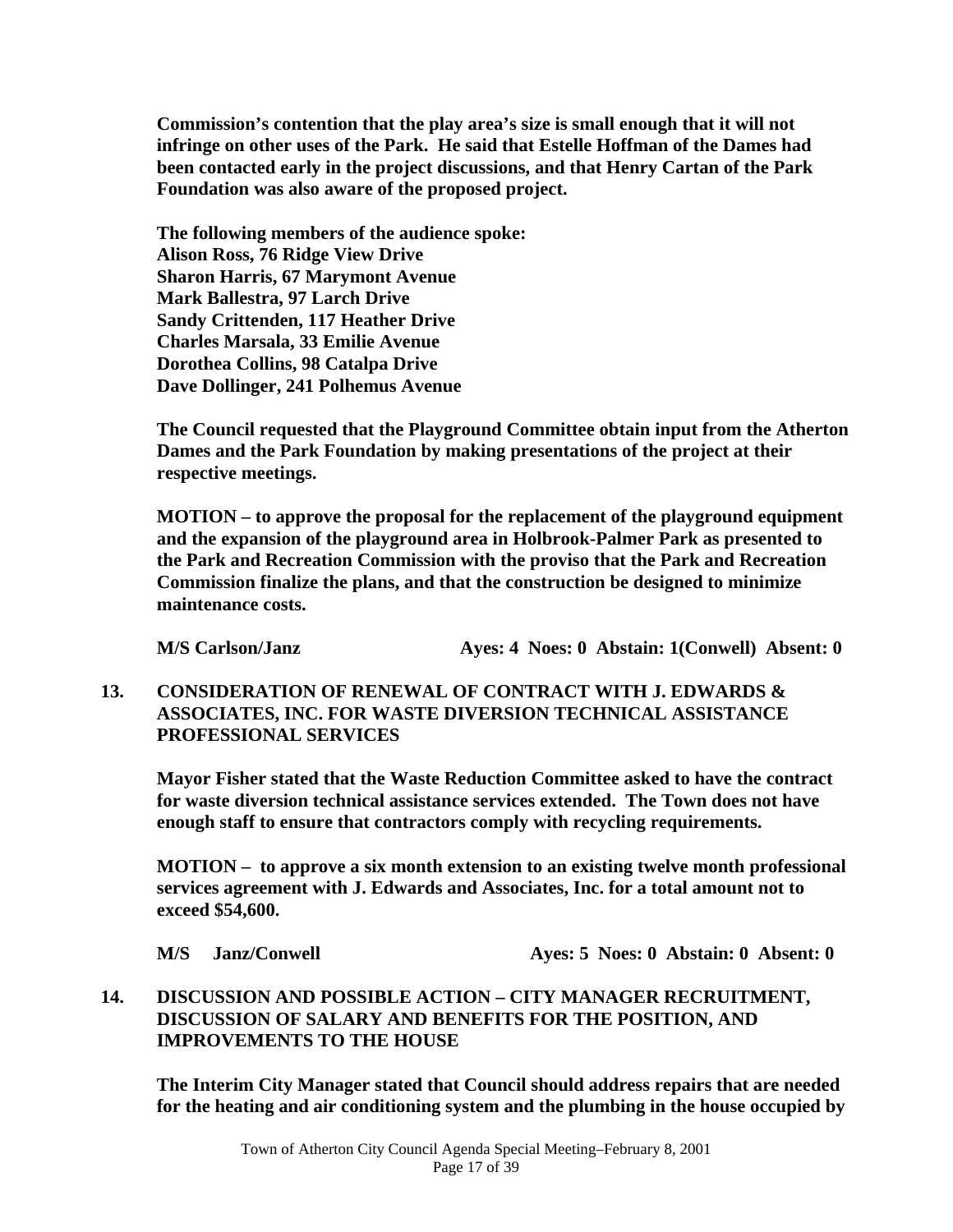**the City Manager. The Council directed the Interim City Manager to obtain bids for the repairs, and to return with a report on the costs and recommendations for the repairs.** 

**Council Member McKeithen requested that three appraisals of the rental value of the house be obtained. The Council agreed to have Council Member McKeithen view the house with realtors in order to obtain the appraisals.** 

**Discussion ensued regarding the recruitment process and the need to attract qualified candidates. Council Member McKeithen asked the Interim City Manager to supply her with the resumes of those who had applied during the last recruitment.** 

**15. CONSIDERATION OF HIRING NEW STAFF ABOVE THE 60TH PERCENTILE, RECLASSIFY THE FINANCE ANALYST POSITION TO AN ASSISTANT FINANCE DIRECTOR POSITION, USE OF "POLICE ON THE STREET" FUND FOR LATERAL POSITIONS, AND THE PROGRESSION FOR ELEVATING**  POLICE SALARIES TO THE 70<sup>TH</sup> PERCENTILE FOR NEW POLICE OFFICERS

**Interim City Manager Ralph Freedman discussed the difficulty the Town has been experiencing in attracting qualified candidates for the three open positions. He proposed paying new hires for certain positions at the 70th percentile based on the Koff and Associates Study. He proposed using funds donated to the "Police on the Street" account as incentives to attract lateral Police Officers from other Police Departments.** 

**MOTION – to pay up to the 70th percentile for new hires, as stated in the Koff and Associates Classification and Compensation Study, and to advertise above the 70th percentile for an Assistant Finance Director position.** 

 **M/S McKeithen/Carlson Ayes: 5 Noes: 0 Abstain: 0 Absent: 0** 

 **MOTION – to use donated funds from "Police on the Street" for incentives to pay bonuses to newly hired Police Officers for three years, and to give credit for vacation commensurate with what they currently earn.** 

 **M/S Fisher/Conwell Ayes: 5 Noes: 0 Abstain: 0 Absent: 0** 

 **MOTION – to pay new Academy graduates at the bottom of the Police Officer salary range as specified in the Koff and Associates Compensation Study.** 

**M/S Carlson/McKeithen Ayes: 5 Noes: 0 Abstain: 0 Absent: 0** 

#### **16. DISCUSSION AND POSSIBLE ACTION – PARCEL TAX**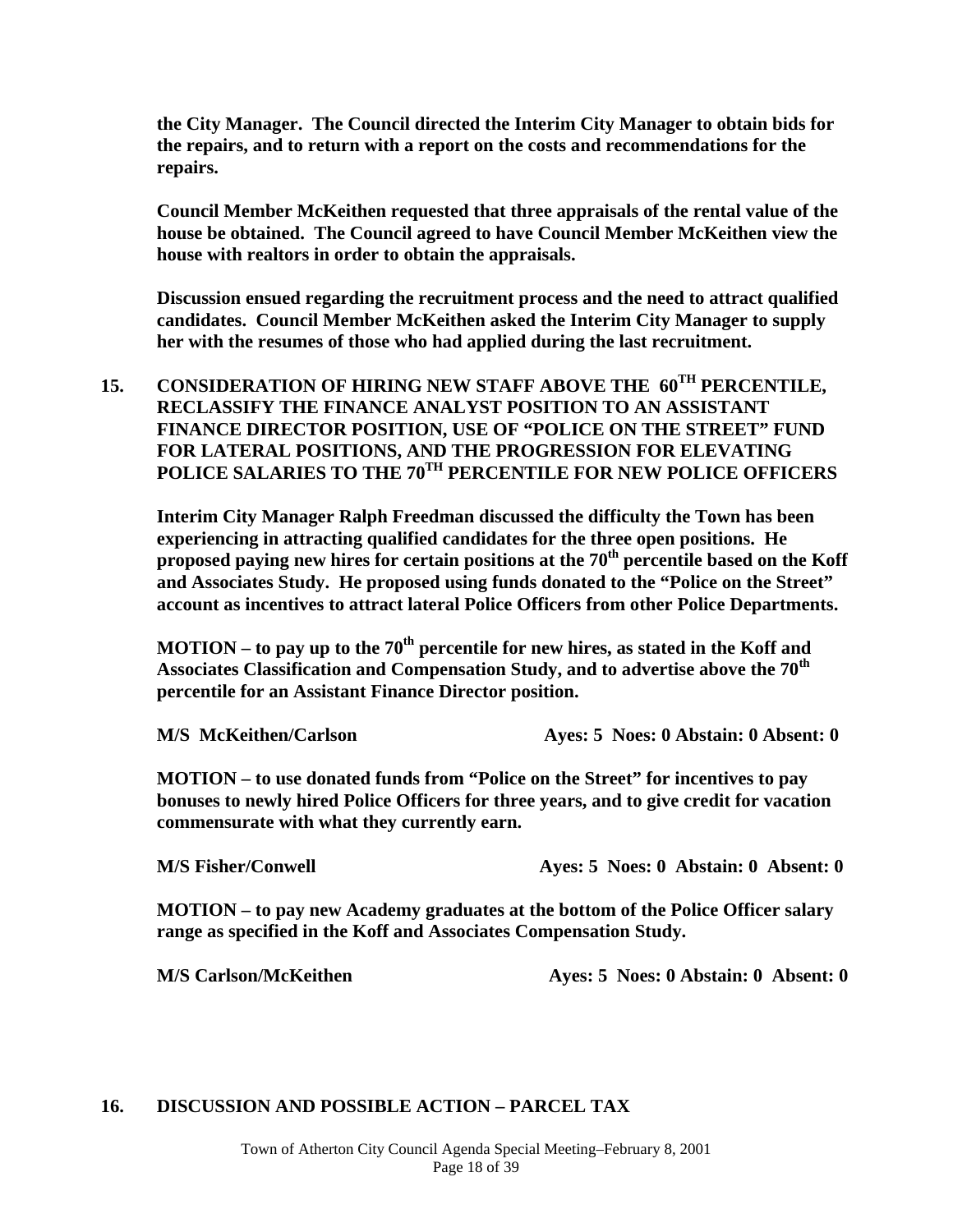**Interim City Manager Ralph Freedman presented a proposal for expenditures to be funded by the proposed parcel tax. The Council discussed the need for public hearings prior to the election.** 

 **MOTION – to place the Parcel Tax measure on the June 5, 2001 ballot.** 

 **M/S Carlson/Fisher Ayes: 5 Noes: 0 Abstain: 0 Absent: 0** 

 **The Council set a public hearing for February 8, 2001 for the proposed parcel tax ordinance.** 

**17. PUBLIC COMMENTS – there were no public comments at this time.** 

#### **18. ADJOURN TO CLOSED SESSION**

**The meeting adjourned at 1:05 a.m. to continued closed session from the 5:00 meeting.** 

#### **19. RECONVENE TO OPEN SESSION**

**The Council reconvened to open session at 1:30 a.m. Action was taken on the following items:** 

 **A. Conference with Legal Counsel – Existing Litigation pursuant to Government Code Section 54956.9 Patricia O'Neal vs. Town of Atherton** 

 **Direction was given to Counsel.** 

 **B. Conference with Legal Counsel – Existing Litigation pursuant to Government Code Section 94956.9 Jennifer Luthy vs. Town of Atherton** 

 **Direction was given to Counsel.** 

**D. Public Employment pursuant to Government Code Section 54957 Title: City Manager** 

 **No action.** 

#### **20. ADJOURN**

 **The meeting was adjourned at 1:35 a.m.**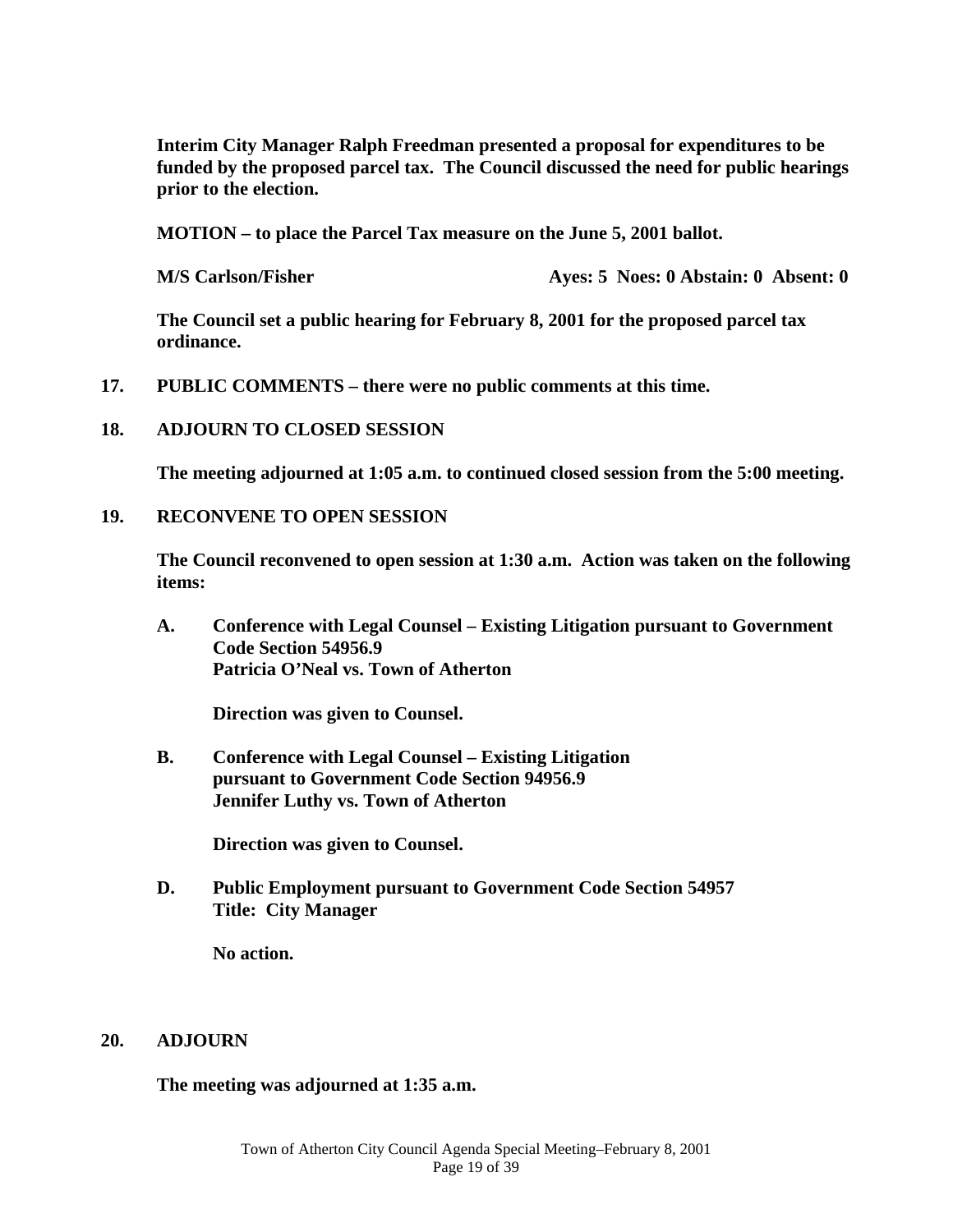**Respectfully submitted,** 

**Sharon Barker, City Clerk** 

**\_\_\_\_\_\_\_\_\_\_\_\_\_\_\_\_\_\_\_\_\_\_\_\_\_\_\_\_\_** 

# **TOWN OF ATHERTON**

CLAIMS LIST January 9 through February 2, 2001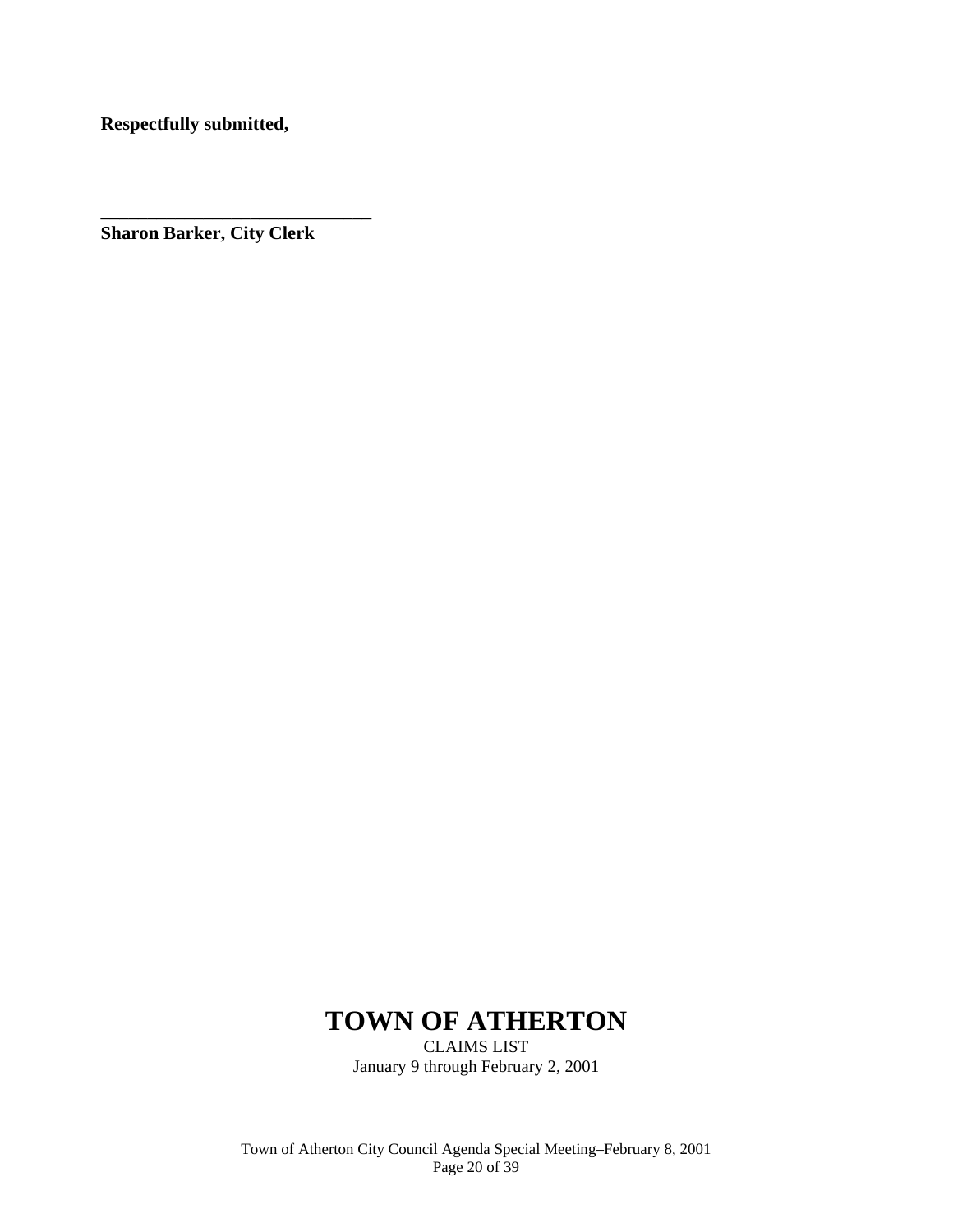| Payroll Checks       | 14697             |       | 880.05       |
|----------------------|-------------------|-------|--------------|
| Payroll Checks       | $500124 - 500299$ |       | 231,066.65   |
| Electronic Transfers |                   |       | 70,764.99    |
| A/P Checks           | $19472 - 19596$   |       | 223,765.94   |
|                      |                   |       |              |
|                      |                   | TOTAL | \$526,447.63 |

I, Ralph Freedman, Interim City Manager of the Town of Atherton, do hereby certify under penalty of perjury that the demands listed above, check numbers 14697 and 500124 – 500299 (Payroll) and 19472 - 19596 (Accounts Payable), and Electronic Transfers for Employees Federal Payroll Taxes and fees, inclusive, amount to \$526,447.63 are true and correct, and that there are funds for payment.

> Ralph Freedman Interim City Manager

\_\_\_\_\_\_\_\_\_\_\_\_\_\_\_\_\_\_\_\_\_\_\_\_\_\_\_\_\_\_\_

\_\_\_\_\_\_\_\_\_\_\_\_\_\_\_\_\_\_\_\_\_\_\_\_\_\_\_\_\_\_\_

The above claims, Payroll check numbers 14697 and 500124 – 500299, Accounts Payable check numbers 19472 - 19471 and Electronic Transfers for employees federal payroll taxes and fees, amount to \$500,867.22; and are hereby approved for payment.

Mayor, Town of Atherton

SOURCE OF FUNDS

| 101 | General Fund                          | \$ | 443,500.00        |
|-----|---------------------------------------|----|-------------------|
| 105 | Tennis Fund                           |    |                   |
| 202 | <b>Transportation Fund</b>            |    | $\theta$          |
| 203 | Gas Tax Fund                          |    | 0                 |
| 206 | <b>SLESF</b>                          |    | 0                 |
| 401 | <b>GF</b> Projects                    |    | 11,525.00         |
| 402 | <b>Storm Drainage</b>                 |    | $\mathbf{\Omega}$ |
| 403 | <b>Atherton Channel Drainage</b>      |    | 23,452.96         |
| 611 | Computer Maint & Replacem't           |    | 236.93            |
| 612 | <b>Administrative Services</b>        |    | 2,842.14          |
| 614 | <b>Workers Compensation Insurance</b> |    | 43,378.66         |
| 715 | Evans Estate                          |    | 941.51            |
| 731 | M-A Little League                     |    | $\theta$          |
| 730 | H-P Park Improvement                  |    | $\mathbf{\Omega}$ |
| 740 | <b>Tree Committee</b>                 |    | 600.00            |
|     | Total                                 | \$ | 500,867.22        |

#### **Item No. 8**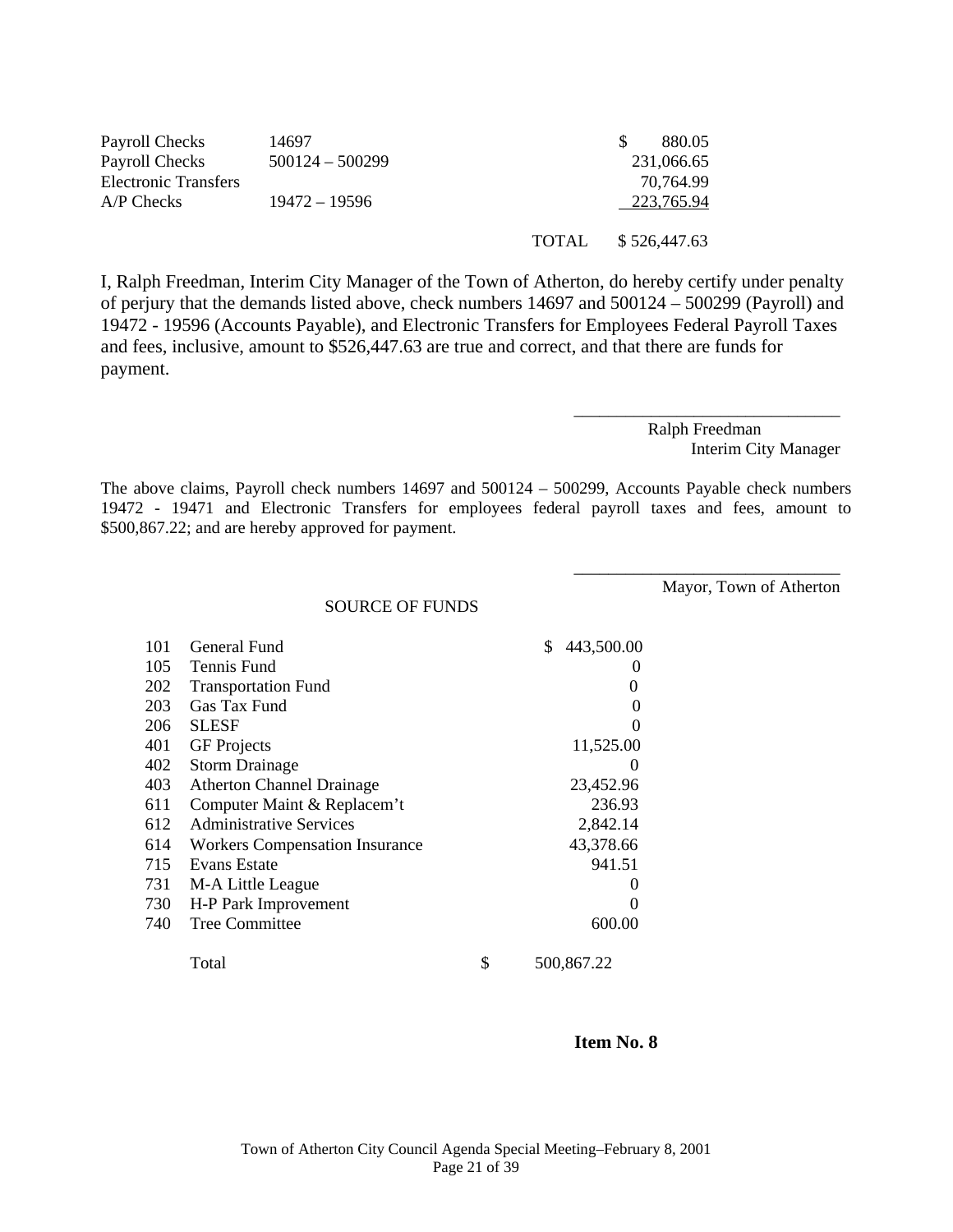### **TO: HONORABLE MAYOR AND CITY COUNCIL INTERIM CITY MANAGER RALPH FREEDMAN**

#### **FROM: HECTOR W. LWIN, INTERIM FINANCE DIRECTOR**

#### **DATE: FOR THE MEETING OF FEBRUARY, 2001**

#### **SUBJECT: TREASURER'S INVESTMENT REPORT FOR THE QUARTER ENDING DECEMBER 31, 2000**

#### **RECOMMENDATION:**

Note receipt and file.

#### **INTRODUCTION:**

This is the quarterly status report of the Town's investments in the Local Agency Investment Fund (LAIF) and the San Mateo County Investment Pool (SMCIP) for the quarter ending December 31, 2000.

#### **ANALYSIS**

As of December 31, 2000, the Town had a total investment of **\$6,410,312.37.** The total interest earning for the quarter ending December 31 is **\$102,032.88**. The funds are invested in the San Mateo County Investment Pool (SMCIP) and the Local Agency Investment Fund (LAIF).

**Investment at SMCIP:** San Mateo County Investment Pool is created and managed by the County Treasurer. The Pool has total portfolio of \$ 1.39 billion in market value as of December 31, 2000. The Town had an investment of **\$4,759,918.22** in the pool at the end of the quarter. The total interest earning on the Town's investment for the quarter is **\$61,514.14**. The copies of the monthly summary report of investments for the quarter are attached herewith for Council review. The reports reflect the deposits, withdrawals and the balance of the investment. Month- end balances and net interest earnings rates are as follows:

| Month          | Month End    | <b>Net</b>           |  |
|----------------|--------------|----------------------|--|
|                | Balance      | <b>Earnings Rate</b> |  |
| October, 2000  | 4,120,485.23 | 5.92%                |  |
| November, 2000 | 3,979,164.16 | 5.92%                |  |
| December, 2000 | 4,759,918.22 | 5.85%                |  |

**Investment in LAIF:** The Local Agency Investment Fund is created and managed by the State Treasurer. The fund had a total portfolio of \$ 43.5 billion as of December 31, 2000. The Town had an investment of **\$2,555,178.39** invested in the fund at the end of the quarter. The total interest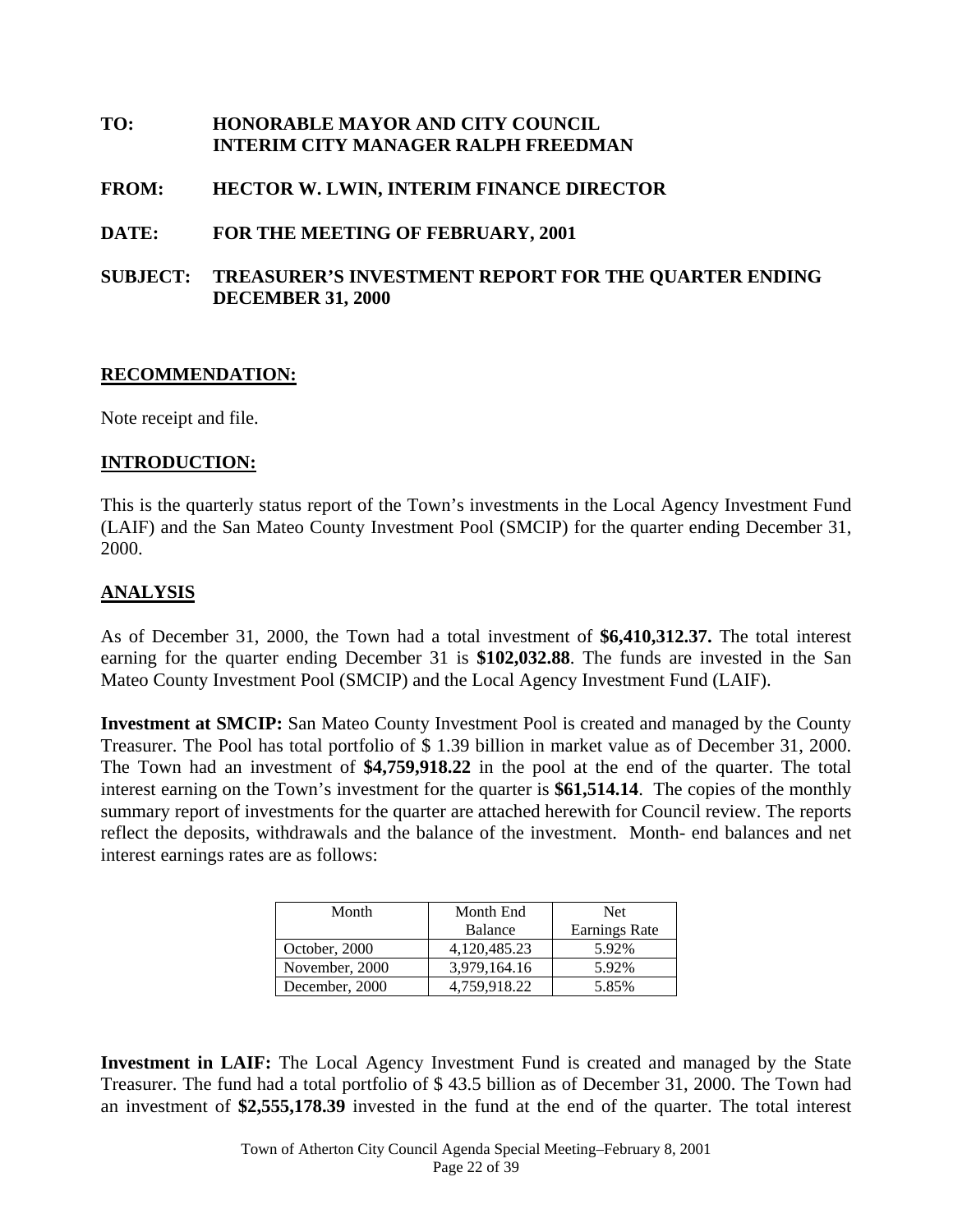earning on the Town's investment for the quarter is **\$40,518.74**. The copies of the monthly statements of investment are attached herewith for Council review. Month-end balances and the effective yields are as follows:

| Month          | <b>Month End Balance</b> | Effective Yield |
|----------------|--------------------------|-----------------|
| October, 2000  | 2.475.178.39             | 6.52%           |
| November, 2000 | 2.455.178.39             | 6.54%           |
| December, 2000 | 2,555,178.39             | 6.55%           |

#### **CONCLUSION**

The Town's investment portfolio is increased by \$904,784.24 during the quarter because of Property Tax revenues received from the County in mid-December. The yields on investment are gradually rising. The interest income for the quarter is \$5,781.58 higher than previous quarter. All investments are in compliance with law, regulations, and the Town's Investment Policy. Interest income continues to keep pace or exceed budget projections. All investments are comparably safe and liquid to meet Town's cash flow.

#### **ADDITIONAL INFORMATION**

#### ATTACHMENTS:

1. Monthly investment account statements from SMCIP and LAIF.

\_\_\_\_\_\_\_\_\_\_\_\_\_\_\_\_\_\_\_\_\_\_\_\_\_\_\_\_\_\_\_\_ \_\_\_\_\_\_\_\_\_\_\_\_\_\_\_\_\_\_\_\_\_\_\_\_\_\_

Hector Lwin, Interim Finance Director Ralph Freedman, Interim City Manager

 **Item No. 9**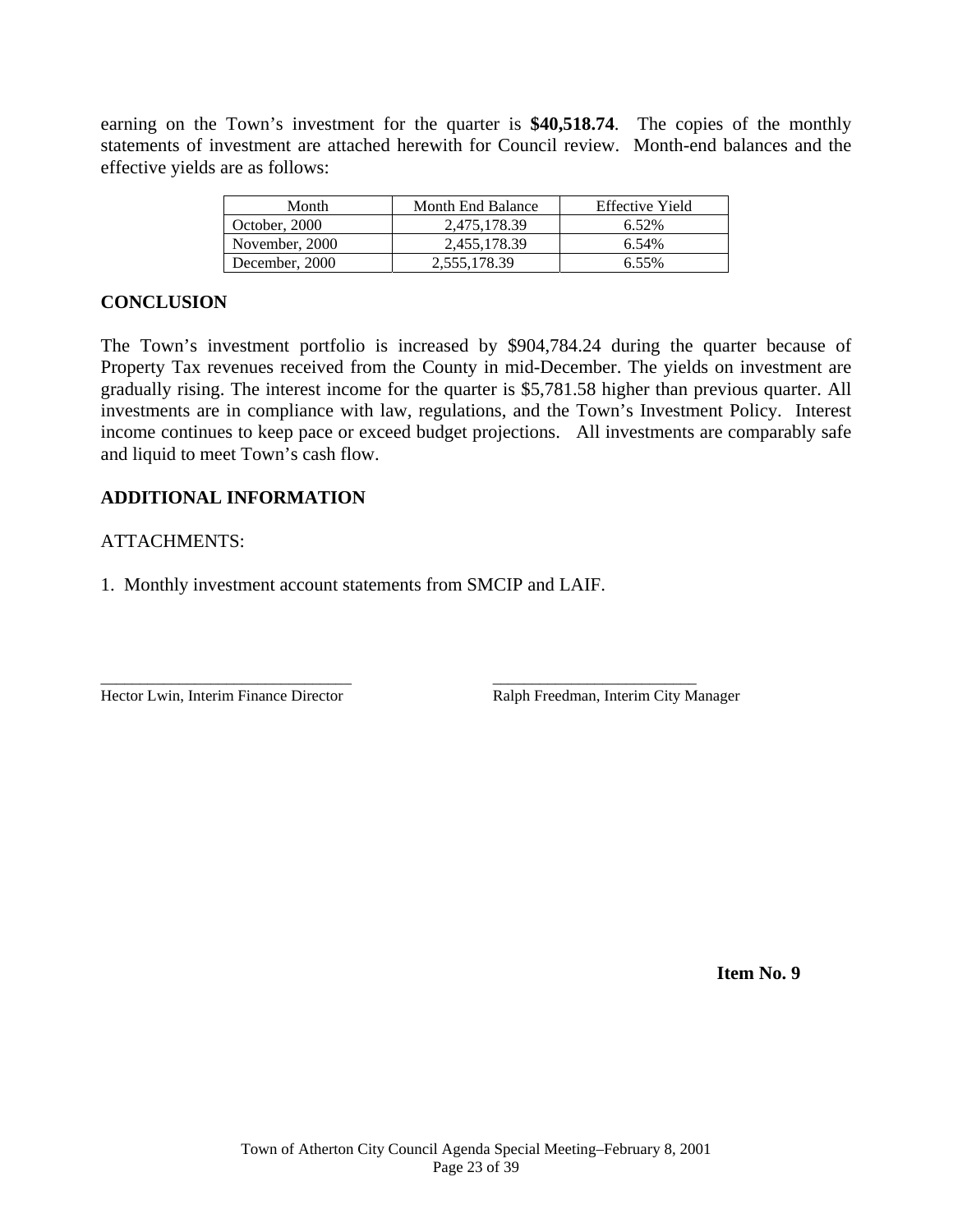

# **Town of Atherton**

# **CITY COUNCIL STAFF REPORT**

# **TO: HONORABLE MAYOR AND CITY COUNCIL**

# **FROM: RALPH FREEDMAN, INTERIM CITY MANAGER**

# **DATE: FOR THE MEETING OF FEBRUARY 8, 2001**

# **SUBJECT: CONSIDERATION OF LEASE AGREEMENT WITH KNOX PLAYSCHOOL**

### **RECOMMENDATION:**

Approve the Lease Agreement with Knox Playschool for an initial term of five (5) years with options for ten (10) additional years.

# **INTRODUCTION:**

The three (3) year Lease Agreement with Knox Playschool expires on June 30, 2001. In January, Susan Knox went before the Planning Commission seeking approval to place a new modular building next to the existing building. This new building would add two classrooms to the Playschool. The Planning Commission unanimously approved a Conditional Use Permit allowing for the expansion of the Playschool with conditions.

Tonight, the City Council is only considering a new Lease Agreement with Knox Playschool, Inc. beginning on July 1, 2001.

# **ANALYSIS:**

This agreement is straightforward and covers monthly lease payments on both the existing building and the new modular building. The Agreement has been reviewed by the City Attorney, and provides the Town with adequate safeguards and the escalation of rental payments each year.

# **FISCAL IMPACT:**

At the current time, Susan Knox pays a monthly rental to the Town of \$2,071 for ten months of the year, and reduced payments during the two summer months. Under the new Lease Agreement, she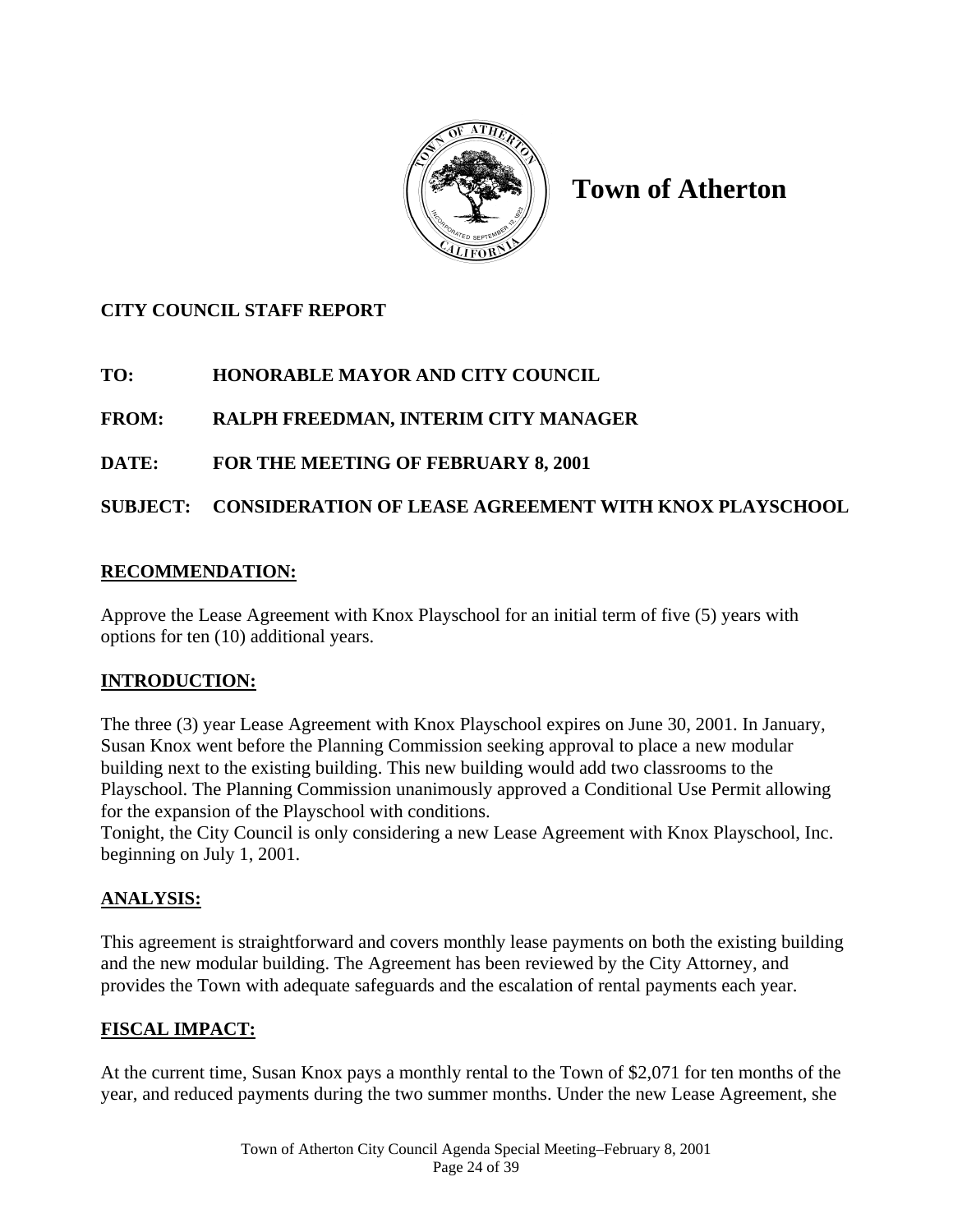will pay this amount plus a CPI adjustment for the existing building beginning on July 1, 2001. This then reflects additional revenue to the Town for the two summer months, which will now be rented to her at the full monthly amount.

The new modular building will be purchased and installed by Susan Knox, along with the relocation of the water line, the construction of a new fence, construction of stairs and a ramp to the new modular building, and the installation of new lattice and landscaping. For the first five (5) years, she will pay the Town \$500 per month plus the appropriate CPI adjustment. For any additional years, she will pay the full monthly lease amount on the new modular building that is levied on the existing building. Ms. Knox will also pay for her own janitorial services, for utilities, and a quarterly payment for floor maintenance.

**LEASE**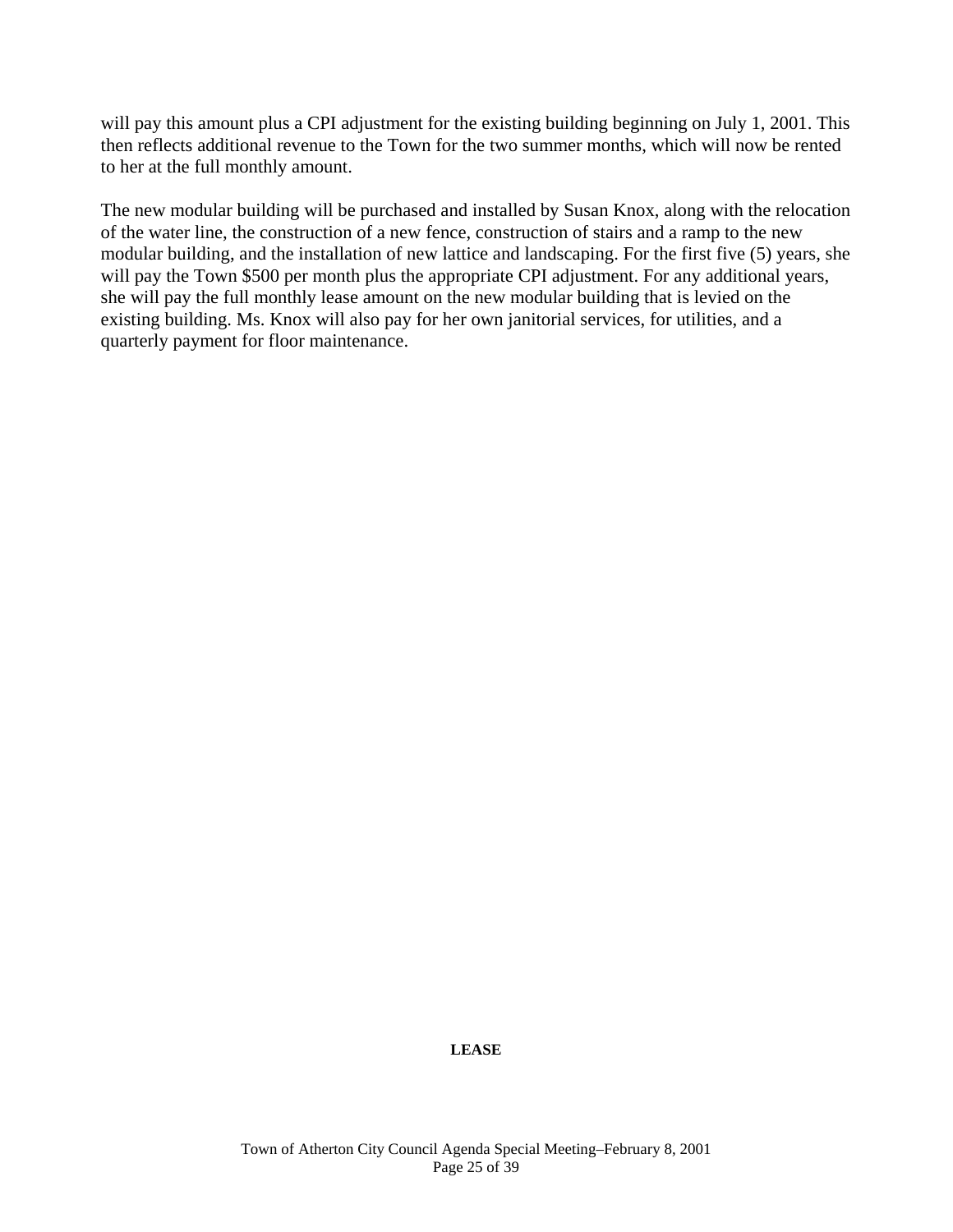1. California municipal corporation, whose address is 91 Ashfield Road, Atherton, California 94027 ("Lessor") and Knox Playschools, Inc., a California corporation, whose address is 919 Cloud Avenue, Menlo Park, California 94025 ("Lessee").

 2. Leased Premises. Lessor leases to Lessee those certain premises presently commonly known as the Creative Design Facility, together with the adjoining play yard, the tricycle track behind the Carriage House, and the non-exclusive use by adults of one restroom in the Carriage House and one (1) modular building ("new modular building") approximately 36 by 60 feet in size to be acquired by Lessee at Lessee's expense and located on property at Holbrook Palmer Park, 150 Watkins Avenue, Atherton, San Mateo County, California, and to eventually be transferred by Lessee to Lessor all as shown on Exhibit "A" and Exhibit "A-1" attached here and incorporated by this reference, ("Premises") on the following terms and conditions:

 3. Term. The lease term shall be for a period of five (5) years commencing effective 12:01 a.m. on July 1, 2001, and ending at 11:59 p.m. on June 30, 2006. During the term of the lease and any extensions as described below, Lessee shall have the exclusive occupancy and use of the Premises from 7:30 a.m. until 6:00 p.m. each Monday through Friday provided, however, that classes should be scheduled and conducted in accordance with the terms and conditions of the Conditional Use Permit issued to Lessee by the Town of Atherton. Lessee shall not have occupancy or uses of the Premises at other hours nor on Saturdays, Sundays, school vacations and holidays, providing, however, that Lessee shall have the use and occupancy of the premises for up to four (4) night meetings per year for parentteacher meetings and/or student family functions so long as these have been cleared with Lessor's City Manager in advance so as to avoid conflict with other programs or activities. Lessee shall use the new modular building during the initial term of this lease and, following its transfer to Lessor as described in Paragraph 4 below, for the purposes and subject to the limitations set forth in this lease and the Conditional Use Permit.

4. Ownership of New Modular Building. Lessee intends to acquire a new modular building approximately 36 by 60 feet in size to be located on the Holbrook Palmer Park property as shown in Exhibit "A" and Exhibit "A-1". No later than the expiration of the initial term of this lease, Lessee shall transfer to Lessor without charge and Lessor shall accept ownership of the new modular building. Upon transfer of ownership to Lessor, the new modular building shall be treated in all respects as Lessor owned property under the terms and provisions of this lease. Lessee shall execute any documents required to transfer ownership of the modular building from Lessee to Lessor.

 5. Options to Extend Lease. No later than June 30, 2005, Lessee shall have the option to extend the term of this lease for two (5) year periods following the expiration of the initial term on all of the terms and conditions in this lease. During the first extended term, Lessee shall have the further option to extend the term for the second and final five (5) year period provided that notice of said extension is given on or before June 30, 2010. The rent during the extension terms shall be either the effective rent or as adjusted pursuant to Section 6 below. To exercise this option, Lessee must give Lessor written notice of exercise of the option ("option notice") no later than twelve (12) months prior to the expiration of the term then in effect. However, if, as of Lessor's receipt of the option notice, Lessee is in default under this lease, or has committed or failed to perform acts that with the giving of notice or the lapse of time would constitute a default under this lease ("potential default"), the option notice shall be of no effect. If after giving the option notice, Lessee is in default under this lease, or if a potential default has occurred, and that default or potential default remains uncured as of the expiration of the term then in effect, this lease shall, at the election of Lessor, terminate as of the expiration of the term then in effect.

 6. Base Rent. Lessee shall pay to Lessor as base rent for the demised premises the sum of Two Thousand Seventy-one Dollars (\$2,071.00) to be increased on the basis of the calculations described below to establish the amount owing as of July 1, 2001 and for each month of the lease term hereafter in advance on the first day of each month commencing on July 1, 2001 and ending on June 30, 2002 and thereafter in increased amounts calculated as set forth below at such place as Lessor may from time to time specify by written notice served on Lessee; provided, however, that Lessee shall pay an additional sum of Five Hundred Dollars (\$500.00) per month for the new modular building commencing on July 1, 2001 and to be adjusted commencing on the "adjustment date" as hereinafter provided. Until changed by written noticed served on Lessee by Lessor, all rent payable hereunder shall be paid to Lessor at its address first specified in this lease.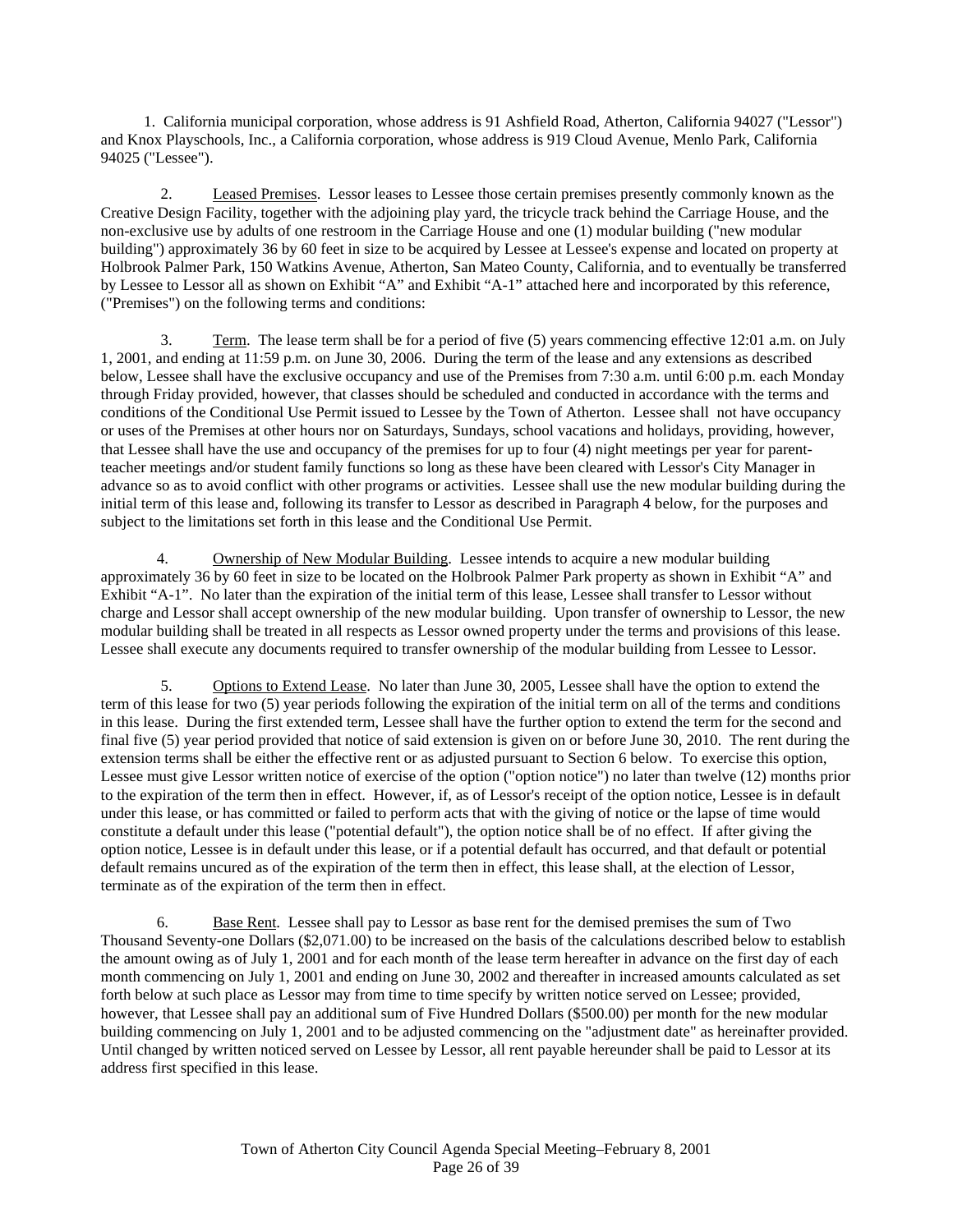The base rent described above including the \$500.00 per month charge for the new modular building shall be adjusted for the then remaining portion of the initial term of this lease or any extension thereof as of the first and following annual anniversary dates after the commencement date. Each such anniversary date is hereunder referred to as an "adjustment date." The base rent and new modular building rent shall be adjusted as of each adjustment date to an amount calculated by multiplying the base rent for the month in which the commencement date occurred, or the month in which the immediately preceding adjustment date occurred, whichever month is later, by a fraction, the numerator of which shall be the United States Department of Labor's Bureau of Labor Statistics Consumer Price Index, All Urban Consumers, All Items, San Francisco-Oakland-San Jose, California (1967 equals 100), or the successor of such index (the "CPI"), for the month immediately preceding such adjustment date, and the denominator of which shall be the CPI for the month in which the commencement date occurred, or the month in which the immediately preceding adjustment date occurred, whichever is later. If the CPI or successor index is changed so that the base year differs from that in effect on the commencement date, the CPI or successor index shall be converted in accordance with the conversion factor published by the United States Department of Labor, Bureau of Labor Statistics. In the event that compilation and/or publication of the CPI shall be transferred to any other governmental department or agency or shall be discontinued, then the index most nearly the same as the CPI shall be used to make such calculation.

 7. Security Deposit. On execution of this lease, Lessee shall deposit with Lessor the additional sum of Two Thousand Dollars (\$2,000.00) as security for the faithful performance of the provisions of this lease relating to rent, repairs or cleaning, and to be returned on full performance of those provisions. This deposit shall be governed in all respects by the provisions of Section 1950.7 of the California Civil Code. This deposit is in addition to an existing Two Thousand Dollars already deposited, receipt of which is hereby acknowledged for a total security deposit of Four Thousand Dollars (\$4,000.00).

8. Use Limitations. The demised Premises shall be used by Lessee only for a licensed play school, as described in Exhibit "B" attached here and incorporated by this reference. Children of Atherton residents will have priority to register and use the program. Children of Atherton residents will not be rejected except for good and sufficient reasons or because of class size and/or space limitations. Lessee shall not permit the Premises or any part thereof to be used for (1) the conduct of any offensive, noisy or dangerous activity that would increase the premiums for fire insurance on the Premises; (2) the creation or maintenance of a public or private nuisance (including, without limiting the generality of the foregoing, any noise nuisance to the occupants of adjoining or neighboring properties); (3) anything which is contrary to or prohibited by any laws or rules and regulations or any public authority (including Lessor) at any time applicable to the Premises; or (4) any purpose or in any manner which will obstruct, interfere with, or infringe on the rights of other tenants or users of adjoining property owned by Lessor. Lessee shall be solely responsible for the conduct of its activities on the Premises, and each party hereto does not in any way constitute itself the agent, partner, or joint venturer of the other. Lessee shall restrict its use of the Premises to those areas at least twenty-four (24) feet from the property line at the rear of the buildings on the Premises, and shall, at its sole cost and expense, maintain a substantial fence as now existing along a line twenty-four (24) feet from said rear line and at such other locations as are specified on Exhibit "A-1" attached hereto and by this reference incorporated herein, and remove the said fences, if requested to so do by Lessor, upon the termination of its occupancy hereunder. In accordance with this paragraph, Lessee shall extend the existing fence to comply with the design as shown on Exhibit "A-1".

9. Taxes and Assessments. Lessee shall be responsible for and shall timely pay before delinquency any and all taxes and assessments of every nature levied or assessed on any fixtures, furniture, appliances, or personal property belonging to Lessee including the modular building and located on the demised Premises.

 10. Utilities. Lessee shall pay the sum of Two Hundred Dollars (\$200.00) per month for all water, electrical, sewer and garbage service provided to the Premises for the use of Lessee related to Lessee's occupancy. This sum shall be increased based upon the manner described in paragraph 6 and further provided that should any utility cost be incurred in excess of ten percent (10%) over the period preceding the adjustment date, the Lessee shall pay any such increase. Any charges for special garbage pickups shall be passed on to Lessee by Lessor and paid by Lessee. Lessee shall contract and pay for janitorial and cleaning service for the premises. Lessor will clean floors and carpeting on the premises on a quarterly basis and shall bill Lessee for this work. Lessee shall promptly pay these charges.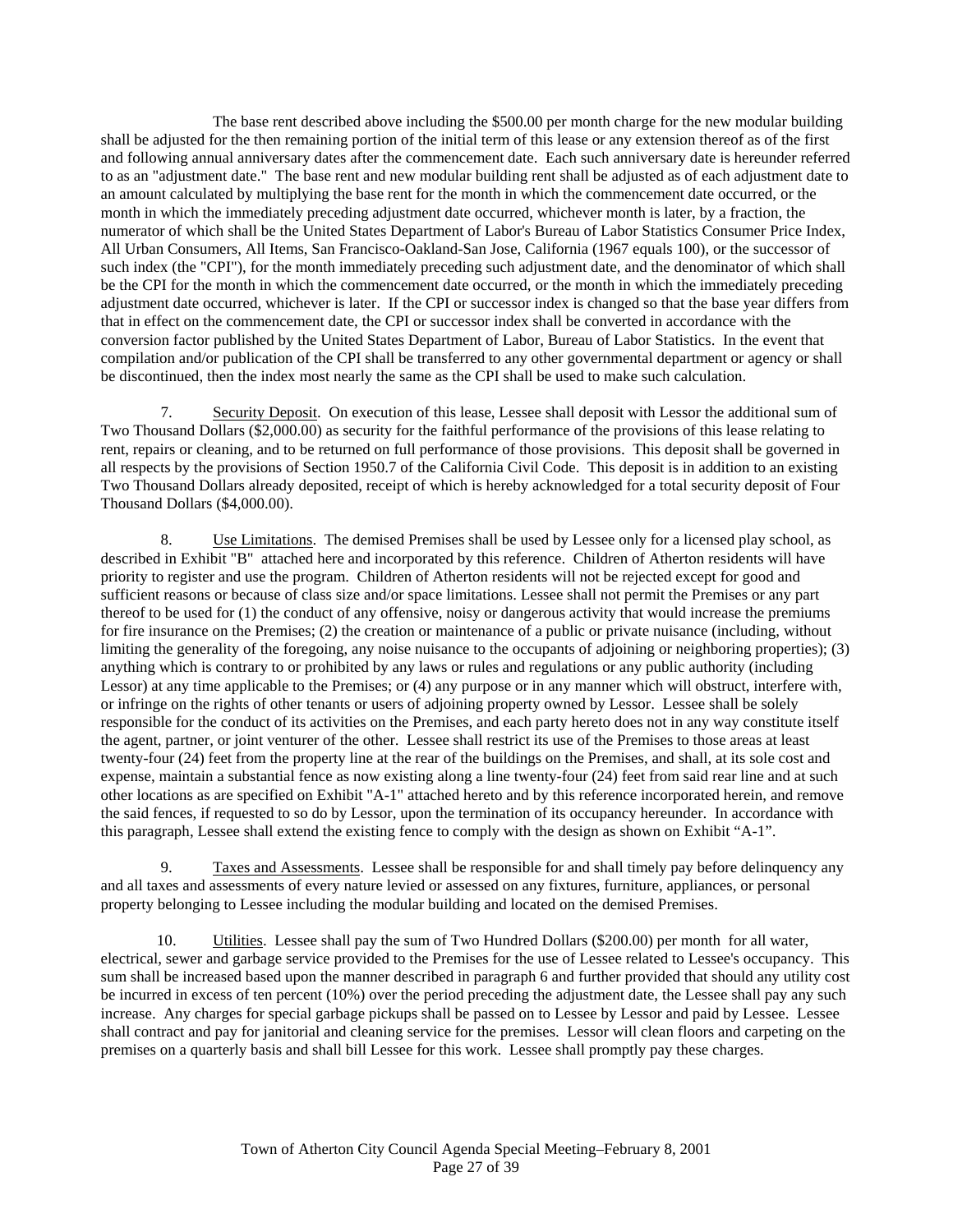11. Alterations. Lessee shall make no alterations to the Premises nor construct any structures on the Premises without first having obtained the written consent of Lessor, provided that Lessor hereby consents to the addition of the modular building as described above.

 12. Acceptance of Premises. Lessee stipulates that it has examined the Premises and all improvements located thereon and that they are all, at the date of this lease, in good order, repair, and a safe and clean condition. Lessor has, at no expense to Lessee, put the Premises into condition fit for occupation, and except as to the modular building as described above will, in a timely manner, repair any future dilapidations thereof which render it untenantable and except when Lessee is in substantial violation of any obligation of Lessee hereunder, and except that Lessee shall at its sole cost and expense repair all deteriorations and injuries to the Premises caused by the want of ordinary care on the part of Lessee.

13. Signs. Lessor shall pay for the cost of any necessary directional signage, and shall have sole authority to control the content and location thereof. Lessee shall only erect or display signs on or about the Premises in compliance with regulations of the Town of Atherton.

 14. Warranties of Lessee. Lessee has warranted and does hereby warrant to Lessor that Lessee has all necessary licenses and permissions required by any authorities having jurisdiction thereof to conduct the activities of Lessee contemplated by this lease, and Lessee will abide by and perform all requirements thereof. If, at any time during the term of this lease or any extension thereof, Lessee lacks such licenses and permissions, Lessee shall immediately notify Lessor of that fact, and this lease shall immediately be terminated. Any expenses resulting from licensing requirements imposed as a result of Lessee's occupancy hereunder shall be paid by Lessee. The maximum enrollment in the play school shall not exceed one hundred fifty (150) children and the maximum number of children occupying the Premises hereunder at any given time shall not exceed sixty-four (64) unless Lessor has first given written approval of a larger number.

 15. Indemnity/Hold Harmless. Lessee agrees to and shall defend, indemnify and hold Lessor, its officers, agents and employees, and the demised Premises, free and harmless from any and all liability, costs and expenses of every nature for injury to or death of any person, including the officers, agents and employees of Lessee, and for damage to property arising from the use and occupancy of the Premises by Lessee or from the at or omission of any person or persons, including the officers, agents and employees of Lessee, who are in or about the Premises with the express or implied consent of Lessee.

 16. Insurance. Lessee shall procure and maintain for the duration of the lease and any extension thereof, including any holdover occupancy by Lessee, insurance for claims for injuries to persons or damages to property which may arise from or in connection with Lessee's occupancy, operation and use of the Premises. During its ownership of the new modular building, Lessee shall fully insure said modular building against loss by fire. Lessor shall be named on such policy as an additional insured. The cost of all such insurance shall be paid by Lessee. All such insurance shall at least meet the minimum standards therefor which are specified in Exhibit "C" attached here and incorporated by this reference. For purposes of Exhibit "C", the term "Agency"" shall mean the Lessee.

 17. Damage/Destruction of Premises. Should the new modular building owned by Lessee**,** or any other part of the Premises be damaged or destroyed by fire, the elements, acts of God, or other causes not the fault of Lessee or any person in or about the Premises with the express or implied consent of Lessee, Lessor may, at its option, either repair and restore the building or building**(s)** owned by Lessor or cancel this lease and return any unearned rent previously paid under this lease by Lessee. If the new modular building is damaged or destroyed by any cause before title has been transferred to the Lessor, the Lessee will direct all proceeds of the insurance settlement to the Lessor to allow for the reconstruction of the building, whether or not the Lessee intends to continue the operation of this building as allowed for in this Lease Agreement.

18. Ownership of Property at Expiration of Lease. All alterations, changes and improvements built, constructed, or placed on the Premises by Lessee, other than trade fixtures or moveable personal property shall, unless otherwise provided by written agreement between the parties hereto, be the property of Lessor and remain on the Premises at the expiration or sooner termination of this lease. Provided, however, that should this lease terminate before the transfer of ownership of the modular building to Lessor, Lessee, at Lessee's expense, shall cause said building to be removed from the Holbrook Palmer Park property unless the parties otherwise agree. Nothing contained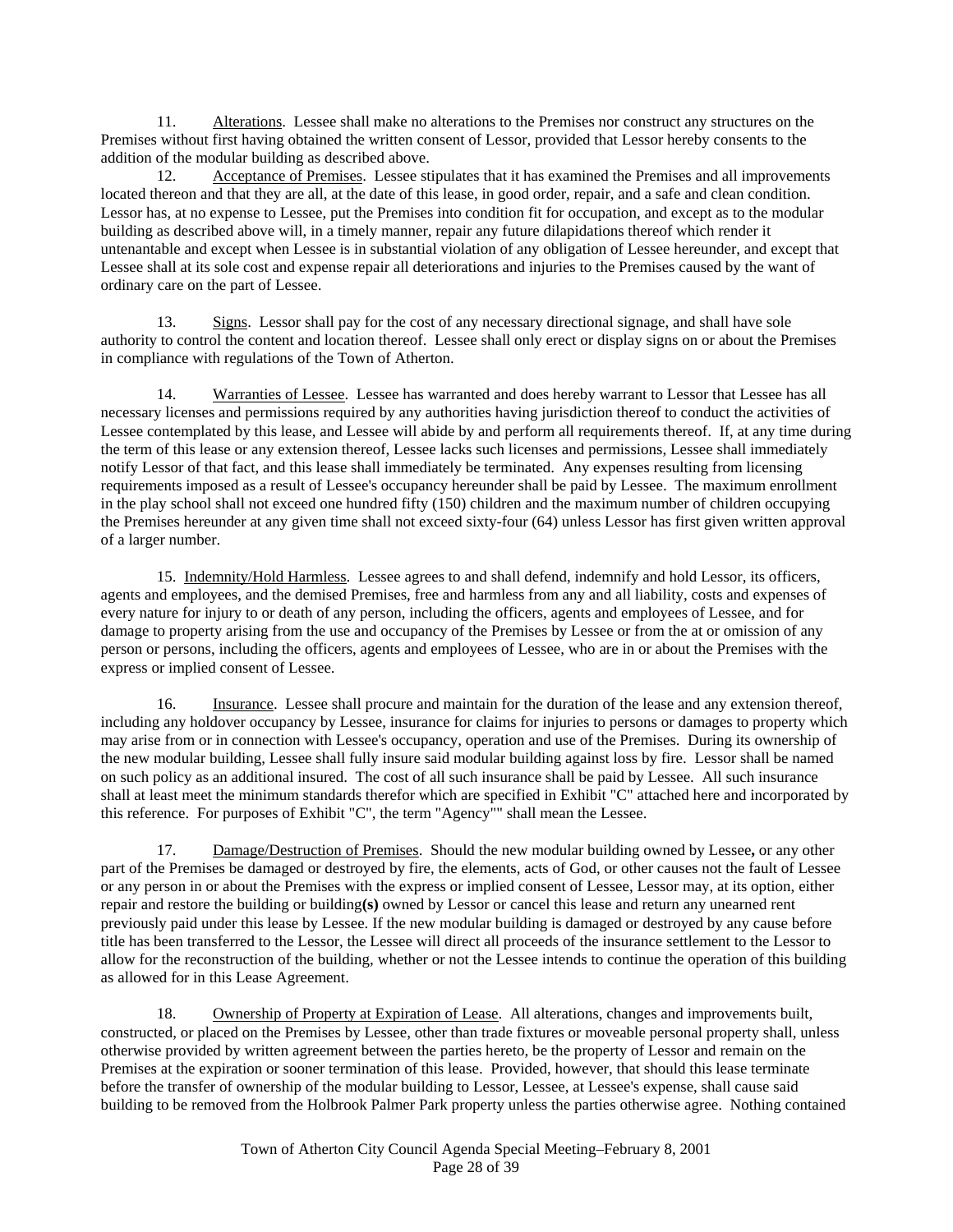in this paragraph shall, however, authorize Lessee to make or place any such alterations, changes or improvements on the Premises without having first obtained the written consent of Lessor.

 19. Assignment. Lessee shall not assign this lease or sublet the Premises or any interest therein without the written consent of Lessor first had and obtained. A consent by Lessor to one assignment or subletting shall not be deemed to be a consent to any subsequent assignment or subletting. An assignment or subletting without the written consent of Lessor, or an assignment or subletting by operation of law, shall be void and shall, at the option of Lessor, terminate this lease. Lessor's consent here will not be unreasonably withheld.

 20. Lessee's Default. Should Lessee be in default for a period of more than ten (10) days in the payment of any rent due under this lease or in the performance of any other provision of this lease, Lessor may terminate the lease and regain possession of the Premises in the manner provided by the laws of unlawful detainer of the State of California in effect at the date of such default.

21. Assignment for Benefit of Creditors. Should Lessee make an assignment for the benefit of creditors or allow a judgment rendered against it to stand unbonded and unsatisfied for sixty (60) days or more, this lease and all rights, privileges, and benefits of Lessee under this lease shall, at Lessor's option, terminate and not become a part of the estate subject to such assignment or judgment.

 22. Continuation of Lease After Breach. At Lessor's option, if Lessee has breached this lease and abandoned the Premises, the lease shall continue in effect for so long as Lessor does not terminate Lessee's right to possession, and Lessor may enforce all of its rights and remedies under this lease, including the right to recover rent as it becomes due.

 23. Lessor's Right of Entry. Lessor shall have the right to enter the Premises during the hours demised to Lessee under this lease only in the following circumstances:

(a) In case of emergency.

 (b) To make necessary or agreed repairs, decoration, alterations or improvements, or supply necessary or agreed services.

(c) After Lessee has abandoned or surrendered the Premises.

24. Holding Over. In the event that upon expiration of the term of this lease, or any extension Lessee holds over beyond the expiration of the term, such tenancy shall be deemed a month-to-month tenancy only at the current rental as adjusted pursuant to this lease, payable in advance on the first day of each month thereafter until the tenancy is terminated in a manner provided by law.

 25. Notices. Any and all notices and other communications required or permitted by this lease to be served upon or given to either party by the other shall be in writing and, except as otherwise required by law or this lease, be deemed duly served and given when personally delivered to the party to whom it is directed, or in lieu of such personal service, when it is deposited in the United States mail, postage prepaid, addressed to the party at the address first stated for the party in this lease, or at such other address as a party may from time to time designate in a written notice delivered to the other party.

 26. Arbitration. In the event of any dispute regarding the terms and provisions of this lease, the parties agree to arbitrate the dispute in accordance with the judicial arbitration procedures of the San Mateo County Superior Court.

 27. Attorneys Fees. Should any arbitration or litigation be commenced between the parties concerning the demised Premises, this lease, or the rights or duties of either in relation thereto, the prevailing party in such arbitration or litigation shall be entitled, in addition to such other relief as may be granted, to a reasonable sum as and for its attorneys' fees in such arbitration or litigation.

28. Waiver of Breach. The waiver by Lessor of any breach of any provision of this lease shall not constitute a continuing waiver or a waiver of any subsequent breach of the same or a different provision of this lease.

> Town of Atherton City Council Agenda Special Meeting–February 8, 2001 Page 29 of 39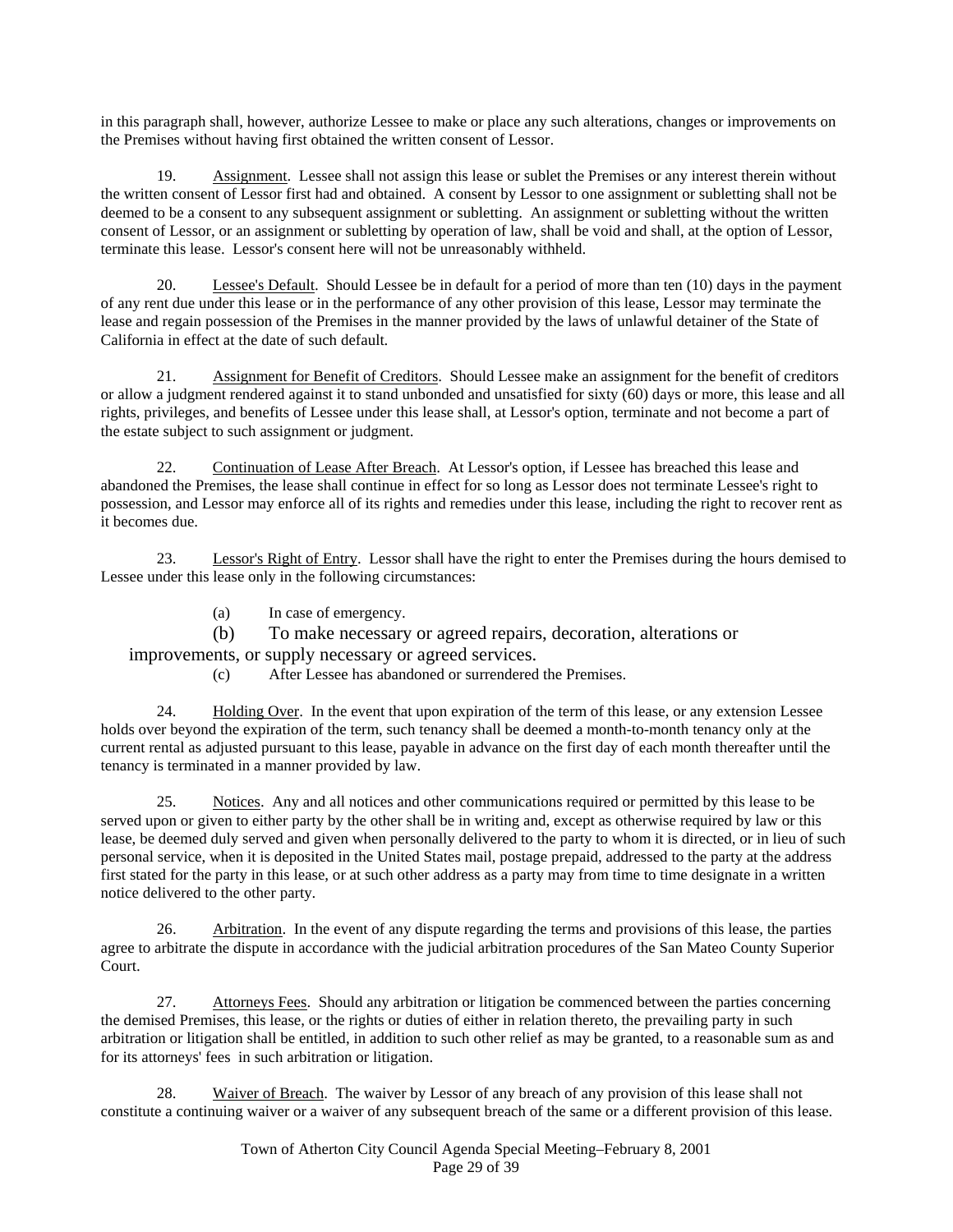29. Time of Essence. Time is expressly declared to be of the essence of this lease.

 30. Successors and Assigns. Subject to the provision of this lease against assignment of Lessee's interests under this lease, all provisions of this lease shall extend to and bind, or inure to the benefit not only of the parties hereto but to each and every one of the representatives, successors and assigns of the parties hereto.

31. Integration. Lessor and Lessee agree that this lease document contains the sole and only agreement between them concerning the demised Premises and correctly sets forth their rights and obligations to each other concerning the Premises as of its date. Any agreement or representation respecting the demised Premises or the duties of Lessor or Lessee in relation to them not expressly set forth in this instrument is null and void.

|                                                         | TOWN OF ATHERTON, Lessor                                                                                                                                                                                                                                                                                                                                                                                                                                                                  |
|---------------------------------------------------------|-------------------------------------------------------------------------------------------------------------------------------------------------------------------------------------------------------------------------------------------------------------------------------------------------------------------------------------------------------------------------------------------------------------------------------------------------------------------------------------------|
|                                                         | Its: City Manager                                                                                                                                                                                                                                                                                                                                                                                                                                                                         |
|                                                         | KNOX PLAYSCHOOLS, INC., Lessee                                                                                                                                                                                                                                                                                                                                                                                                                                                            |
|                                                         | Its: President                                                                                                                                                                                                                                                                                                                                                                                                                                                                            |
| NOTARIAL ACKNOWLEDGMENT                                 |                                                                                                                                                                                                                                                                                                                                                                                                                                                                                           |
| State of California<br>County of San Mateo<br>$\lambda$ | $\mathcal{E}$                                                                                                                                                                                                                                                                                                                                                                                                                                                                             |
|                                                         |                                                                                                                                                                                                                                                                                                                                                                                                                                                                                           |
|                                                         | personally known to me $OR$ __ proved to me on the basis of satisfactory<br>evidence to be the person(s) whose name(s)<br>is/are subscribed to the within instrument and<br>acknowledged to me that he/she/they executed<br>the same in his/her/their authorized<br>capacity(ies), and that by his/her/their<br>signature(s) on the instrument the person(s)<br>or the entity upon behalf of which the person(s)<br>acted, executed the instrument.<br>WITNESS my hand and official seal. |

Notary public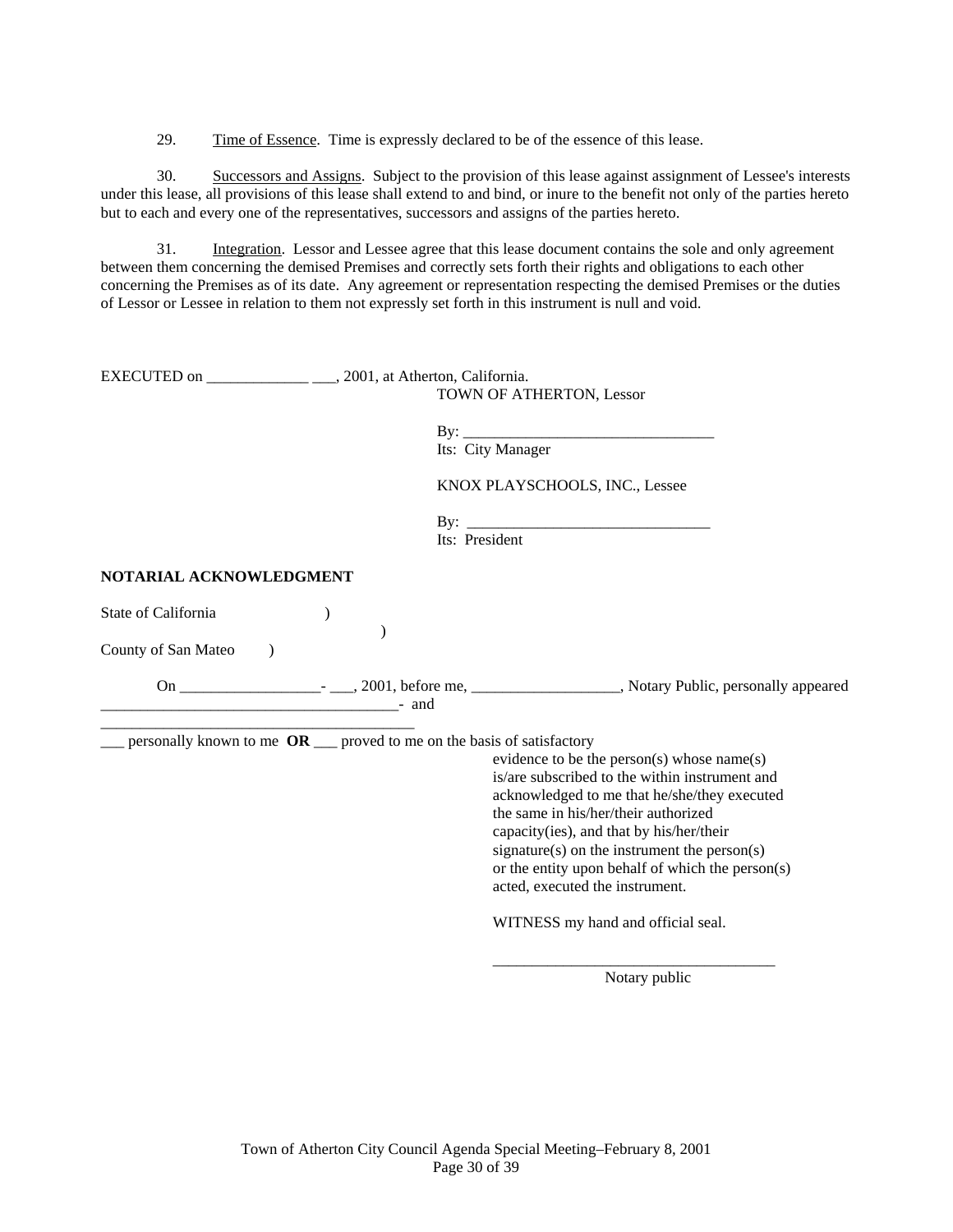**Item No. 10** 



# **Town of Atherton**

# **CITY COUNCIL STAFF REPORT**

# **TO: HONORABLE MAYOR AND CITY COUNCIL**

# **FROM: RALPH FREEDMAN, INTERIM CITY MANAGER**

**DATE: FOR THE MEETING OF FEBRUARY 8, 2001** 

# **SUBJECT: PUBLIC HEARING ON PARCEL TAX ISSUE**

# **RECOMMENDATION:**

Conduct the Public Hearing calling for an election authorizing the levy of a Parcel Tax on parcels within the Town of Atherton, and the use of the funds derived from this special tax.

# **INTRODUCTION:**

The Town of Atherton unsuccessfully tried to gain voter approval for the imposition of a Parcel Tax in November, 1999 and March, 2000. With the loss of approximately \$1.6 million, the Town reorganized and reduced the size of the Police Department, and eliminated almost all capital projects from the current fiscal year budget.

# **ANALYSIS:**

Staff is proposing for City Council approval the following:

1. The levying of the same assessments as in prior Parcel Tax levies, except an increase in levies for Private Clubs. Staff recommends a levy of \$7,650, which is double the amount that has been levied in the past. Staff also recommends a levy of \$285 per parcel of 1/4 acre to 1/2 acre in size without improvements on it. This is in line with the assessments that have been levied for other unimproved parcels in relation to improved parcels of the same size.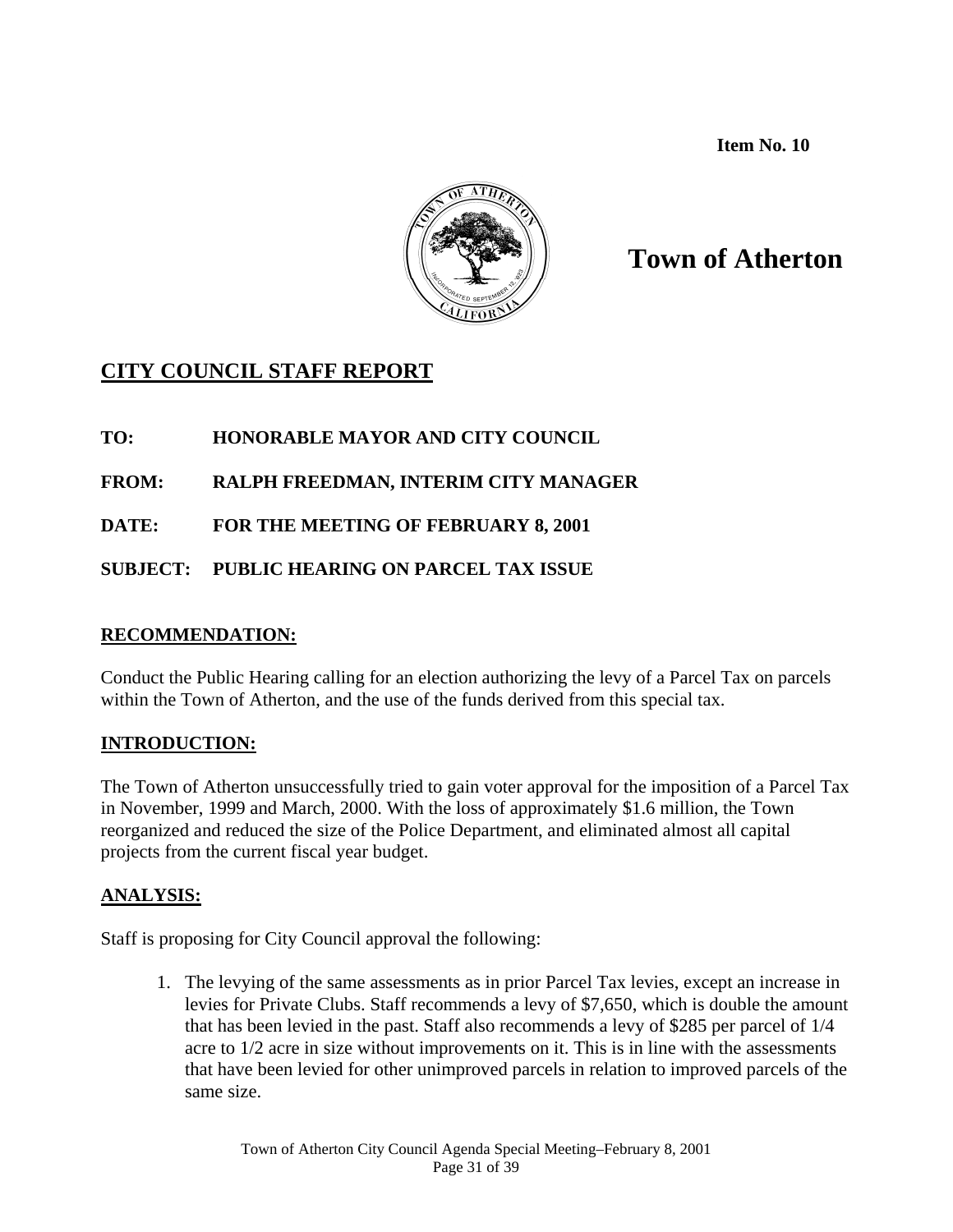- 2. Allocating revenues from this proposed Parcel Tax for overhires in the Police Department, Compensation Adjustments for all Staff salaries and benefits to keep them competitive with other cities, Street and Storm Drainage maintenance, and miscellaneous capital improvements.
- 3. Indicating to the public why and how these funds will be allocated in general terms, but with enough detail so that residents understand how Parcel Tax revenues will be used.

# **FISCAL IMPACT:**

The fiscal impact on the Town will be significant, and will enable the Town to run its operations in an effective way. Having a four-year term on this tax, makes it necessary for the Town to effectively and wisely expend these funds to address the needs of the community. The tax will generate approximately \$1.6 million at the levies that were utilized in the past. The City Council has the ability to raise the levy to the maximum amounts in the Ordinance if a need arises. In the past, City Councils have never levied the maximum amounts on parcels that they were empowered to do.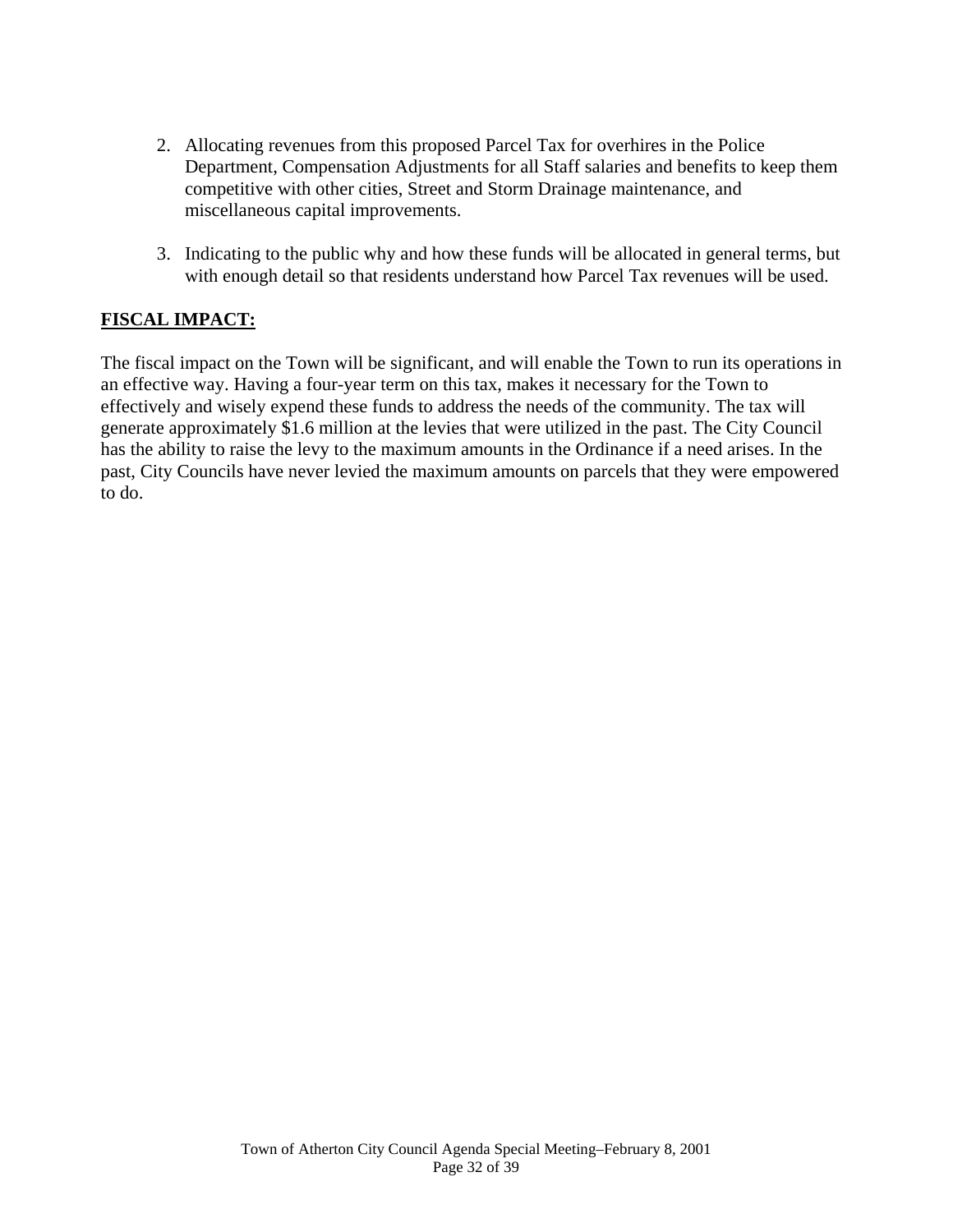# **PARCEL TAX REVENUES**  PROJECTED EXPENDITURES AND USES

|                                                    | 7/1/2001<br>to<br>6/30/2002 | 7/1/2002<br>to<br>6/30/2003 | 7/1/2003<br>to<br>6/30/2004 | 7/1/2004<br>to<br>6/30/2005 |
|----------------------------------------------------|-----------------------------|-----------------------------|-----------------------------|-----------------------------|
| Police Dept.<br>Overhires (2)                      | \$180,000                   | \$189,000                   | \$200,000                   | \$210,000                   |
| Compensation<br>Adjustments                        | 500,000                     | 660,000                     | 700,000                     | 750,000                     |
| Miscellaneous<br>Capital<br>Improvements           | 670,000                     | 476,000                     | 400,000                     | 315,000                     |
| <b>Street and Storm</b><br>Drainage<br>Maintenance | 250,000                     | 275,000                     | 300,000                     | 325,000                     |
| Total                                              | \$1,600,000                 | \$1,600,000                 | \$1,600,000                 | \$1,600,000                 |

- Police Department overhires will help the Department keep staffing at adequate levels despite the ongoing turnover of staff.
- Compensation adjustments will keep staff salaries and benefits competitive in comparison to other cities, which should aid in the retention and recruitment of employees.
- Miscellaneous Capital Improvements will be determined on an ongoing basis by the City Council after public meetings. Proposed uses include the replacement of the Public Works Corporation Yard building, facility upgrades, and putting aside funds each year for a permanent Civic Center complex. This future facility would eliminate the need for the modular trailers utilized currently for the Police, Building, and Public Works Departments.
- Monies for Street and Storm Drainage maintenance would be used to augment Gas Tax and Measure A monies. With any significant infrastructure improvements to the Streets or Storm Drainage systems several years away, Town staff feels that maintenance should be increased until these improvements are funded.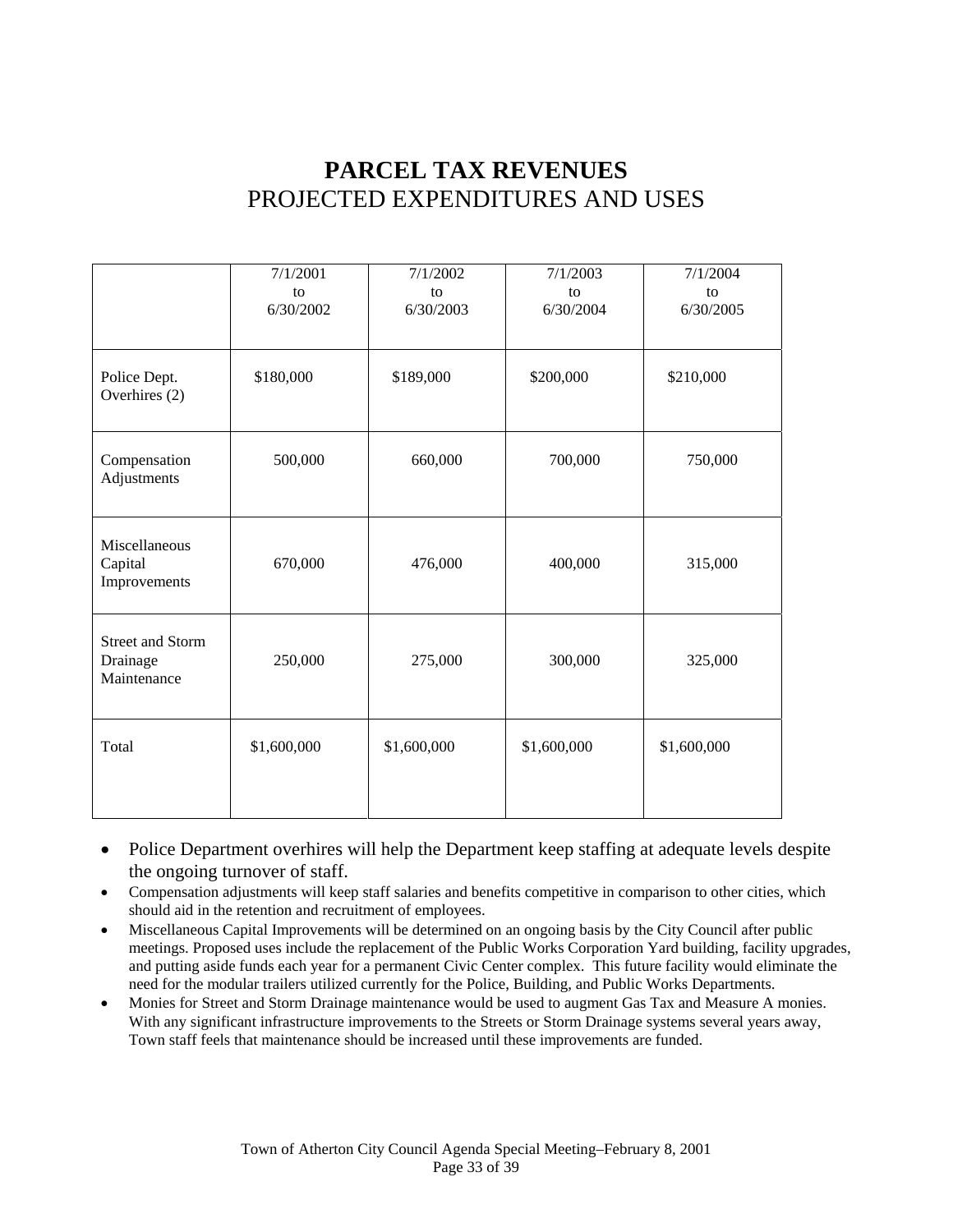#### **ORDINANCE NO. 520 AN ORDINANCE OF THE TOWN OF ATHERTON CALLING AN ELECTION TO SUBMIT TO THE VOTERS AN ORDINANCE AUTHORIZING THE LEVY OF A SPECIAL TAX FOR MUNICIPAL SERVICES AND CAPITAL IMPROVEMENTS, AND FOR THE EXPENDITURE OF FUNDS DERIVED FROM SUCH TAX**

The City Council of the Town of Atherton does hereby ordain as follows:

**SECTION 1.** ELECTION CALLED. The City Council of the Town of Atherton submits the following ordinance to the voters of the Town of Atherton at an election to be held on Tuesday, June 5, 2001.

**SECTION 2.** FULL TEXT OF MEASURE. The complete text of the proposed ordinance shall be:

#### "AN ORDINANCE OF THE TOWN OF ATHERTON AUTHORIZING THE LEVY OF A SPECIAL TAX FOR MUNICIPAL SERVICES AND CAPITAL IMPROVEMENTS AND FOR THE EXPENDITURE OF FUNDS DERIVED FROM SUCH TAX

The people of the Town of Atherton do ordain as follows:

 SECTION 1. AUTHORITY TO ADOPT MEASURE. This ordinance and the tax authorized herein are adopted pursuant to the provisions of the California Constitution, Articles XIIIA §4, XIIIB §4 and XIIIC §2, and pursuant to Sections 50075, 50076, 50077 and 53722 et. seq. of the California Government Code.

 SECTION 2. AUTHORIZATION TO LEVY SPECIAL TAX. If, in any fiscal year commencing July, 2001, the City Council shall determine that municipal services such as police protection, street repair and maintenance, drainage facility repair and maintenance, building regulation and park maintenance, are necessary for the public good, welfare, and safety, and that the cost of providing such services will exceed the amount of funds generated through other revenue and income which are counted under the Gann limit of the Town for such services, as provided for in the adopted budget, and/or if capital improvements are required, the cost of which exceeds the amount of funds generated through other revenues and receipts, then it may levy a special tax for such fiscal year on each parcel of property within the Town in the manner provided herein. This special tax shall be in addition to the annual tax rate allowed by law.

 SECTION 3. DETERMINATION OF AMOUNT TO BE RAISED. Each year following adoption of the Town's annual budget, the City Council will determine the total amount of expenditures necessary to provide adequate levels of municipal services and capital improvements and deduct therefrom the projected revenue to be gathered from sources other than this special tax. The difference, if any, shall be the maximum amount of funds to be derived from the tax authorized by this ordinance for such year.

 SECTION 4. MAXIMUM TAX RATE/METHOD OF ASSESSMENT. After determining the amount of tax to be raised under Section 3, the City Council shall apportion said amount among the parcels of real property within the Town not exempted by law as follows:

 $\ldots$ 

|    | MAXIMUM TAX IN GIVEN YEAR                                                                     |         |         |         |         |
|----|-----------------------------------------------------------------------------------------------|---------|---------|---------|---------|
|    |                                                                                               | 2001-02 | 2002-03 | 2003-04 | 2004-05 |
| 1. | For each dwelling on a parcel with an<br>area of less than 1/4 acre:                          | 450.00  | 450.00  | 450.00  | 450.00  |
| 2. | For each unimproved parcel with an area<br>of less than 1/4 acre:                             | 225.00  | 225.00  | 225.00  | 225.00  |
| 3. | For each dwelling on a parcel with an<br>area of 1/4 acre or more, but less than 1/2<br>acre: | 570.00  | 570.00  | 570.00  | 570.00  |

Town of Atherton City Council Agenda Special Meeting–February 8, 2001 Page 34 of 39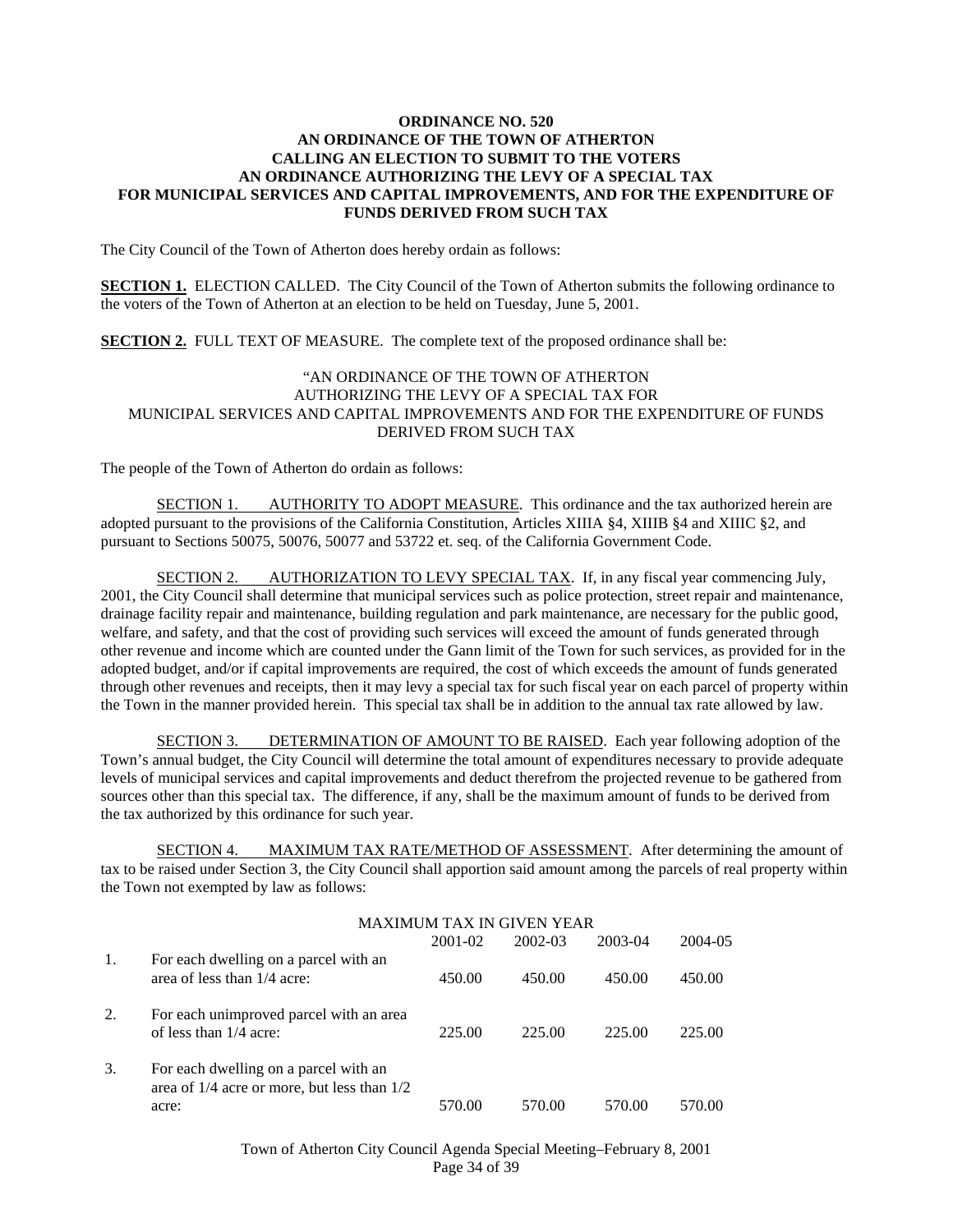| 4.  | For each unimproved parcel with an area<br>of 1/4 acre or more, but less than 1/2<br>acre:                       | 570.00   | 570.00   | 570.00   | 570.00   |
|-----|------------------------------------------------------------------------------------------------------------------|----------|----------|----------|----------|
| 5.  | For each dwelling on a parcel with an<br>area of 1/2 acre or more, but less than 2<br>acres:                     | 750.00   | 750.00   | 750.00   | 750.00   |
| 6.  | For each unimproved parcel with an area<br>of 1/2 acre or more, but less than 2 acres:                           | 375.00   | 375.00   | 375.00   | 375.00   |
| 7.  | For each dwelling on a parcel with an<br>area of 2 acres or more:                                                | 960.00   | 960.00   | 960.00   | 960.00   |
| 8.  | For each unimproved parcel with an area<br>of 2 acres or more:                                                   | 480.00   | 480.00   | 480.00   | 480.00   |
| 9.  | For each private club:                                                                                           | 3,825.00 | 3,825.00 | 3,825.00 | 3,825.00 |
| 10. | For each parcel available for tax owned<br>by a utility which serves the Atherton<br>community:                  | 450.00   | 450.00   | 450.00   | 450.00   |
| 11. | For each parcel available for tax owned<br>by a utility which does not directly serve<br>the Atherton community: |          |          |          |          |
|     |                                                                                                                  | 750.00   | 750.00   | 750.00   | 750.00   |

The records of the San Mateo County Assessor, as of each year, shall determine whether or not any particular lot is unimproved for purposes of this ordinance.

 SECTION 5. HEARING, TAX LIEN AND INCLUSION IN CITY TAXES. Prior to levying a special tax under this ordinance in any fiscal year, the City Council shall conduct a public hearing on the proposed tax. Such hearing shall be conducted after the City Council has adopted an annual budget for that year. Notice of such hearing shall be posted on the four official bulletin boards of the Town of Atherton at least fifteen days prior to the hearing. All of the information and material which the City Council intends to consider at such hearing and the amount of tax to be raised shall be made available to the public by being on file in the office of the City Clerk for at least fifteen days prior to said hearing. Following said hearing, the City Council may adopt a resolution fixing the amount of tax to be raised which shall not exceed the amount contained in the material on file in the Clerk's office. Any tax levied under this ordinance shall become a lien upon the properties against which it is assessed and collectible in the manner provided by applicable law and by the levying resolution.

SECTION 6. COLLECTION. The City Council may elect to have any special tax authorized under this Chapter either collected by the Town or, in the alternative, by the Tax Collector of San Mateo County. If the services of the Tax Collector of the County of San Mateo are elected, the special tax may only be included on the annual tax bill set out by such Tax Collector. A certified copy of the resolution electing to use the service of the Tax Collector of San Mateo County shall be filed with said Tax Collector prior to September 1st of the fiscal year for which the tax is assessed and shall include a list of all parcels of real property to be taxed and the amount of each parcel.

SECTION 7. INCREASE APPROPRIATIONS LIMIT. Pursuant to California Constitution Article XIIIB, the appropriations limit for the Town of Atherton will be increased by one and one-half times the aggregate sum authorized to be levied as a special tax in each of the years covered by this ordinance.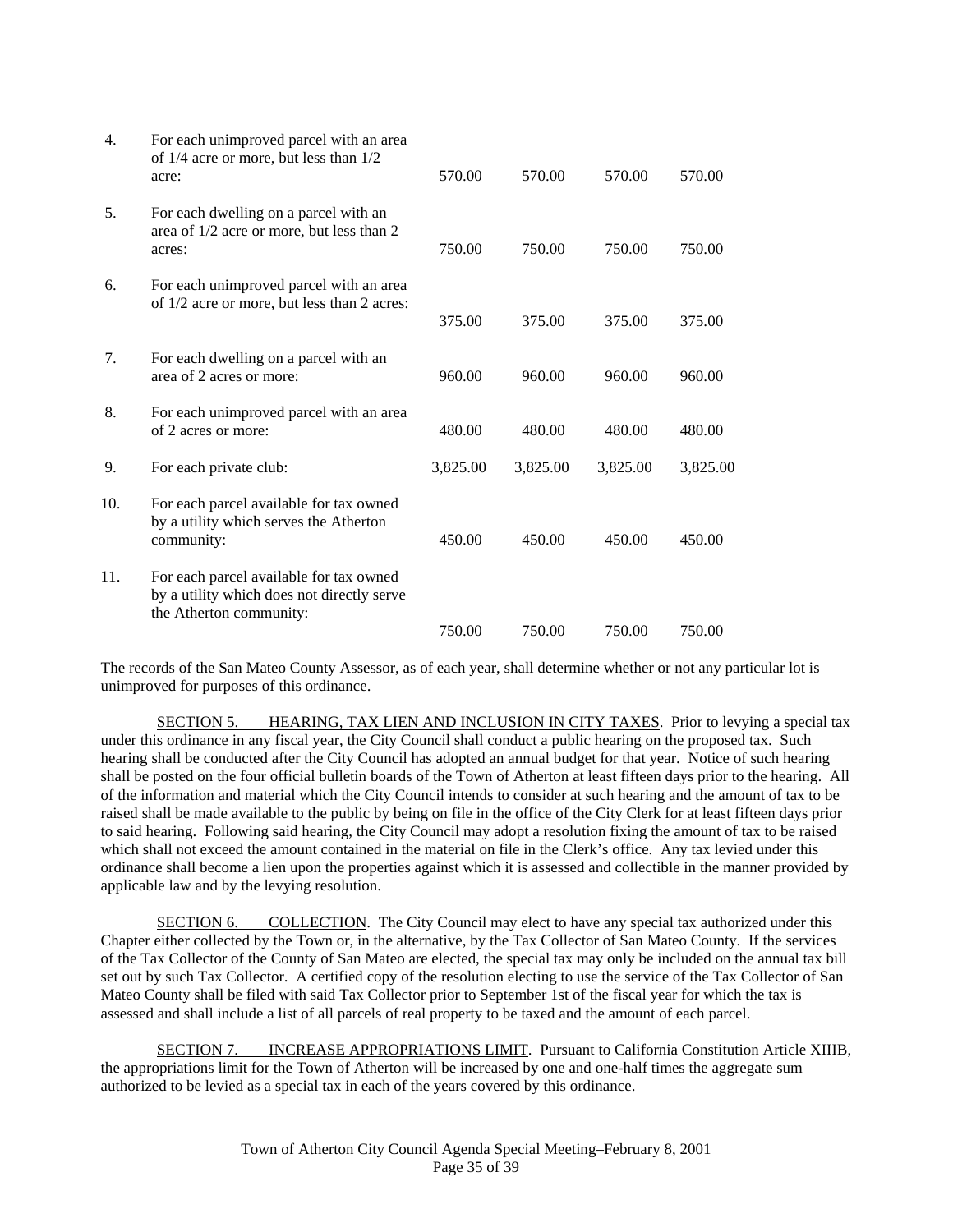SECTION 8. FUNDING AND EXPENDING PROCEEDS. Proceeds of any tax levied under this ordinance shall be deposited in a Special Fund and expended only for the purposes stated in this ordinance.

 SECTION 9. UNEXPENDED RESIDUE. In accordance with Section 2(b) of Article XIIIB of the California Constitution, all revenues received by the Town in a fiscal year and the fiscal year immediately following it in excess of the amount which may be appropriated by the Town in compliance with Article XIIIB during that fiscal year and the fiscal year immediately following it shall be returned by a revision of tax rates or fee schedules within the next two subsequent fiscal years.

 SECTION 10. SEVERABILITY. If any provision of this ordinance of the application thereof to any person or circumstances is held invalid such invalidity shall not affect any other provision or applications, and to this end the provisions of this ordinance are declared to be severable.

 SECTION 11. DURATION AMENDMENT OR REPEAL. The authorization to levy a tax under this ordinance shall commence with the Fiscal Year 2001-2002, beginning July 1, 2001. This ordinance or any provision thereof may only be amended or repealed by approval of two-thirds of the voters voting on the proposition at any initiative or referendum election.

 This ordinance shall be adopted if approved as an initiative measure by two-thirds of the voters voting at a consolidation election to be held on Tuesday, June 5, 2001, and go into effect ten (10) days after the City Council has, by resolution, declared that such initiative measure was approved by two-thirds of the voters voting thereon."

**SECTION 3**. CONDENSED STATEMENT OF MEASURE. The manner in which the proposed measure shall appear on the ballot shall be:

"Shall an ordinance entitled "An Ordinance of the Town of Atherton Authorizing the Levy of a Special Tax for Municipal Services and Capital Improvements and for the Expenditure of Funds Derived from such Tax, and numbered 520 be adopted?"

**SECTION 4**. PUBLICATION. This ordinance shall be posted in at least three public places within the Town of Atherton, and shall become effective immediately upon its passage and approval. The City Clerk is authorized and directed to give notice of election in accordance with Chapter 2 (commencing with section 12100) of Division 12 of the California Elections Code.

**SECTION 5.** CONSOLIDATION. The election on the proposed ordinance shall be consolidated with any and all other elections to be held on June 5, 2001.

**SECTION 6**. SEVERABILITY. If any provision of this ordinance or the application thereof to any person or circumstances is held invalid such invalidity shall not affect any other provision or application, and to this end the provisions of the ordinance are declared to be severable.

**SECTION 7.** EFFECTIVE DATE. This ordinance calling an election shall become effective immediately upon its adoption by the City Council of the Town of Atherton.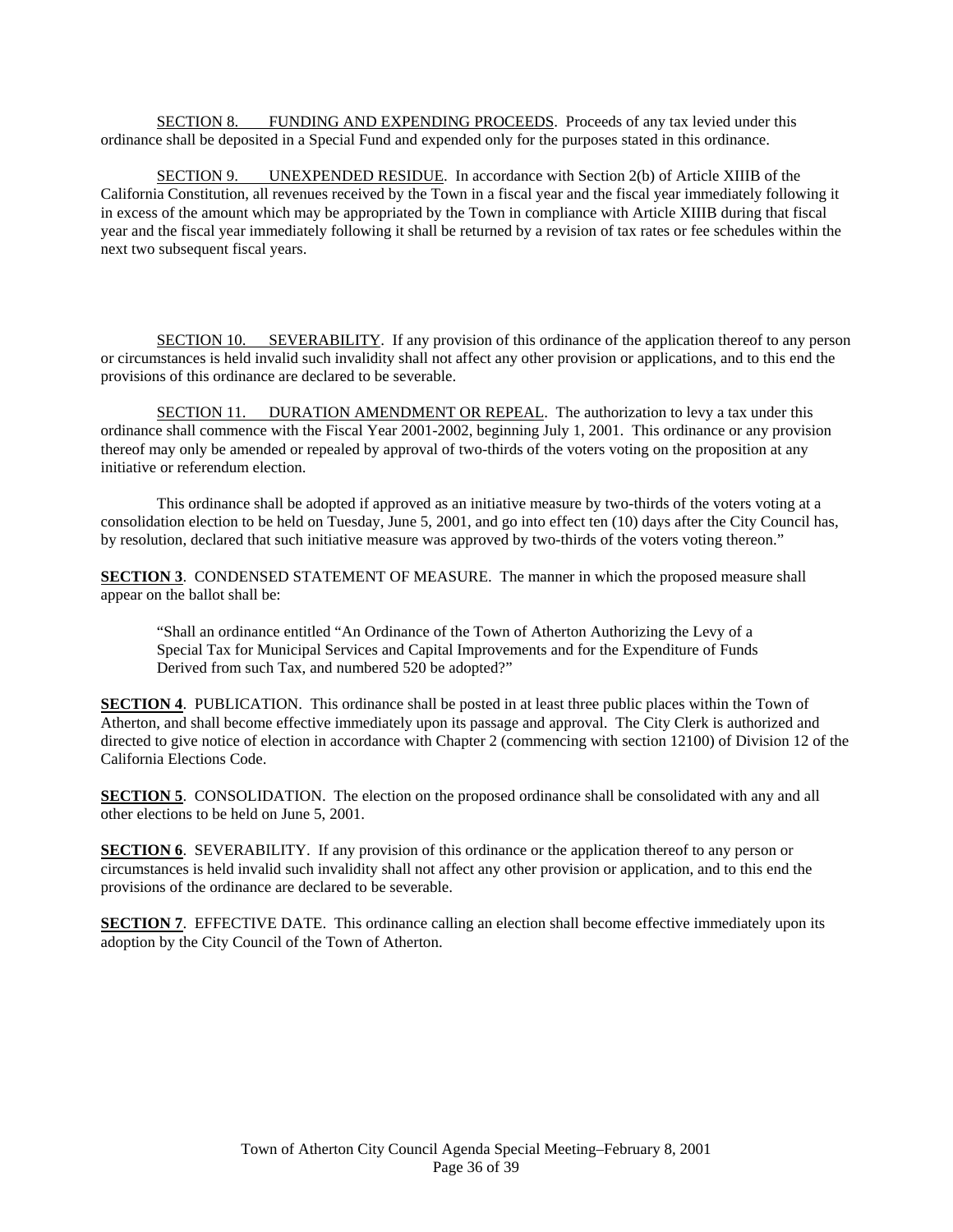\* \* \* \* \* \* \* \* \* \* \* \* \* \*

 *I hereby certify that the foregoing ordinance was adopted at a special meeting of the City Council of the Town of Atherton held on February 8, 2001, by the following roll call vote:* 

 $\frac{1}{2}$  , and the set of the set of the set of the set of the set of the set of the set of the set of the set of the set of the set of the set of the set of the set of the set of the set of the set of the set of the set

*AYES: Councilmembers: NOES: Councilmembers: ABSTAIN: Councilmembers: ABSENT: Councilmembers:* 

> Dianne M. Fisher, Mayor Town of Atherton

ATTEST:

Sharon Barker, City Clerk

\_\_\_\_\_\_\_\_\_\_\_\_\_\_\_\_\_\_\_\_\_\_\_\_\_\_\_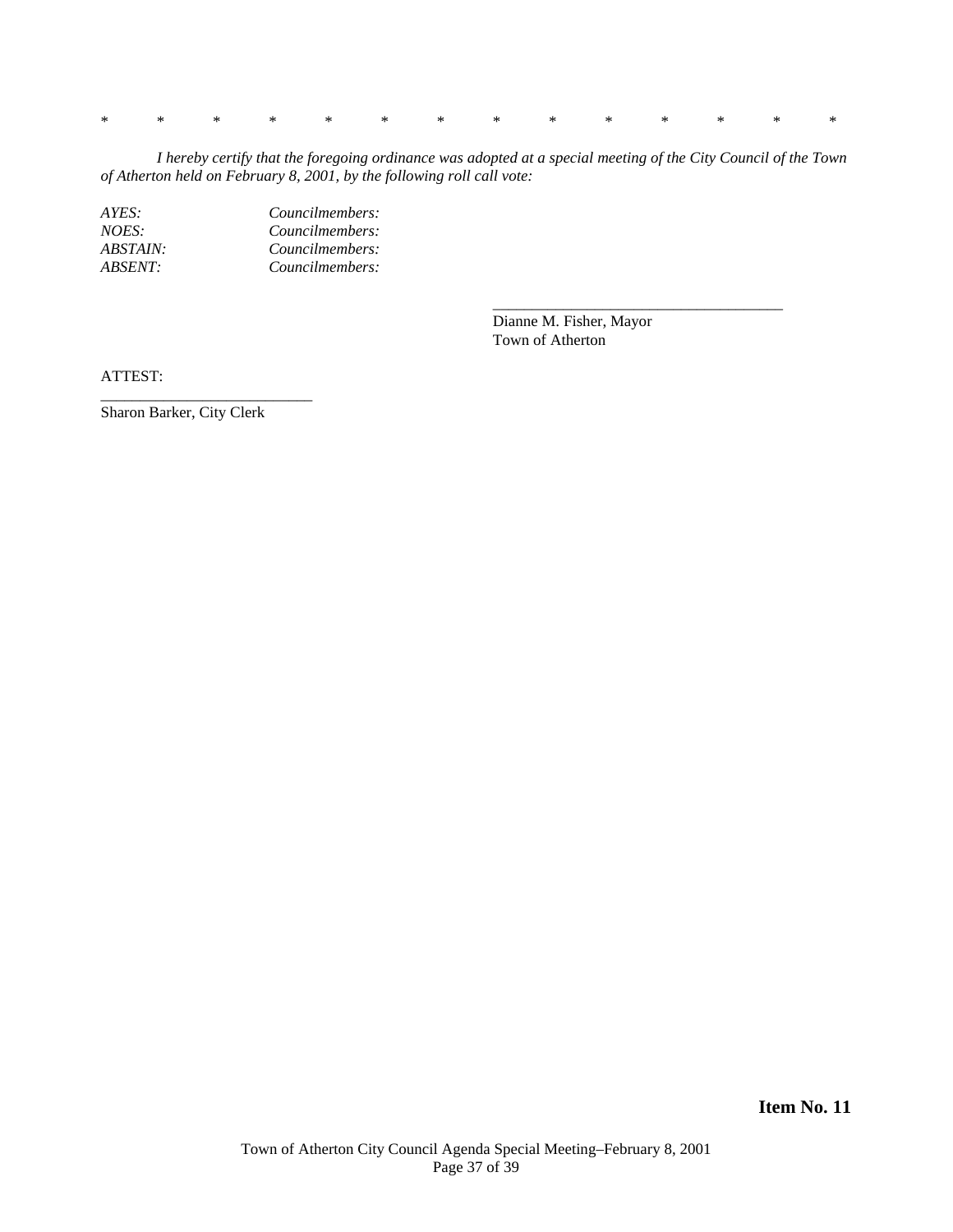

**Town of Atherton** 

# **CITY COUNCIL STAFF REPORT**

# **TO: HONORABLE MAYOR AND CITY COUNCIL**

# **FROM: INTERIM CITY MANAGER RALPH FREEDMAN**

# **DATE: FOR THE MEETING OF FEBRUARY 8, 2001**

### SUBJECT: ADOPTION OF RESOLUTION NO. 01- , PERTAINING TO THE JUNE 5, **2001 SPECIAL MUNICIPAL ELECTION**

#### **RECOMMENDATION:**

Adopt Resolution No. 01-<br>estting the date of a Special Election to be held on Tuesday, June 5, 2001, for the purpose of approving a Special Municipal Tax, and authorizing the City Manager to enter into a contract with the County of San Mateo Elections Division to provide election services.

#### **INTRODUCTION:**

In order for the County Elections Official to provide election services for the June election, it is necessary for the City Council to adopt a resolution authorizing the City Manager to enter into a contract with the County of San Mateo.

#### **ANALYSIS:**

In addition to the request for services, the Resolution also requests consolidation with any other elections which might be scheduled for the June ballot that would allow for reduced costs. The County Elections Official will monitor all polling places, canvass the returns and report results of said election. Timelines for accepting ballot arguments and rebuttal arguments are set up in the Resolution.

# **RESOLUTION NO. 01-\_\_\_**

Town of Atherton City Council Agenda Special Meeting–February 8, 2001 Page 38 of 39